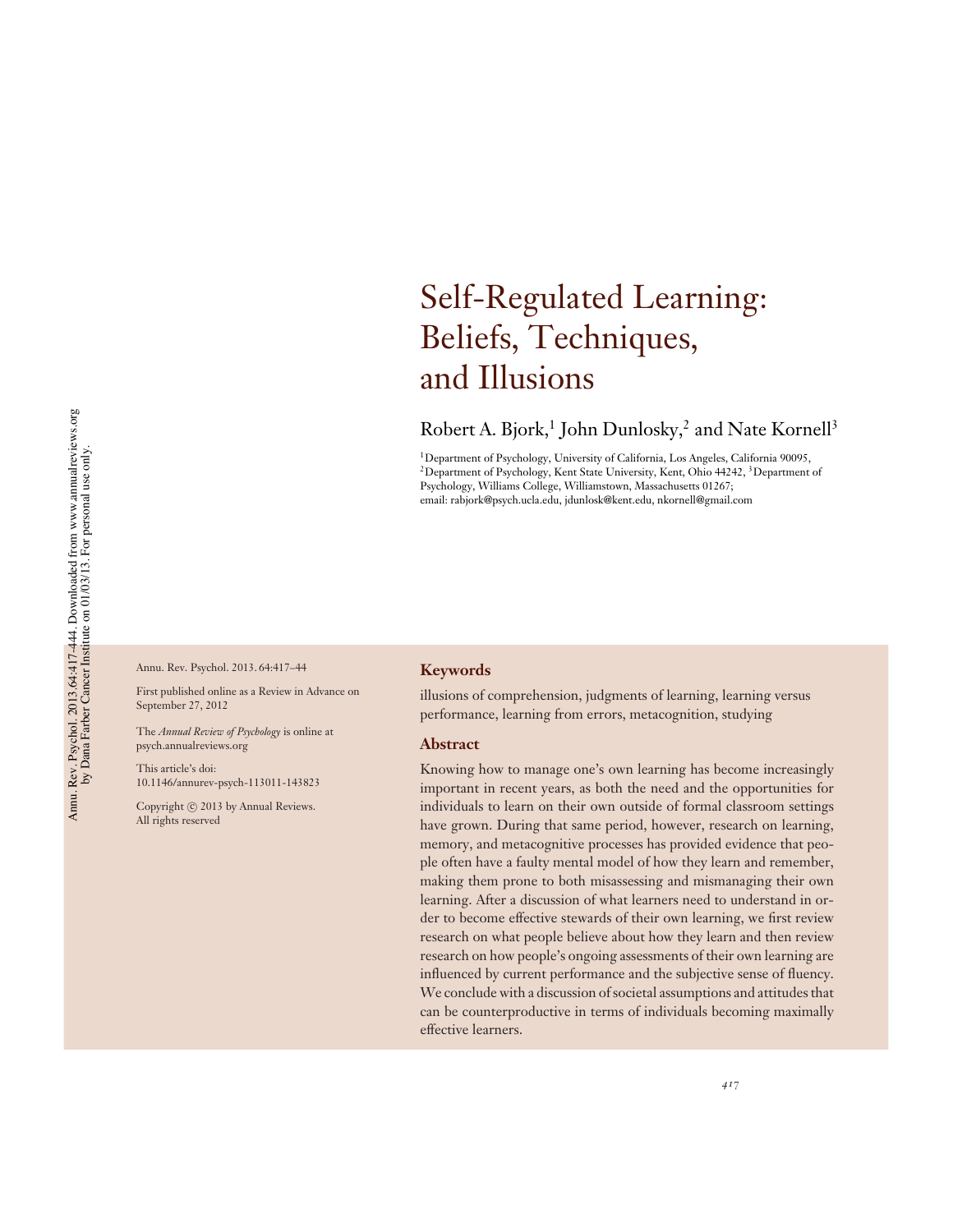# **Contents**

| INTRODUCTION                          | 418  |
|---------------------------------------|------|
| <b>BECOMING SOPHISTICATED</b>         |      |
| <b>AS A LEARNER 419</b>               |      |
| <b>Understanding Relevant</b>         |      |
| Peculiarities of Human                |      |
| Memory  419                           |      |
| Knowing Activities and                |      |
| Techniques that Enhance               |      |
| Storage and Retrieval 421             |      |
| Monitoring One's Learning and         |      |
| Controlling One's Learning            |      |
| Activities Effectively 421            |      |
| <b>WHAT DO STUDENTS</b>               |      |
| <b>BELIEVE ABOUT HOW TO</b>           |      |
| LEARN?                                | 423  |
| <b>Surveys of Students' Strategy</b>  |      |
| Use and Beliefs About                 |      |
| Studying                              | .423 |
| Students' Beliefs as Indexed by       |      |
| Decisions They Make in                |      |
| Managing Their Learning 425           |      |
| <b>WHAT INFLUENCES</b>                |      |
| <b>LEARNERS' JUDGMENTS</b>            |      |
| OF LEARNING AND                       |      |
| PREDICTIONS OF                        |      |
| <b>FUTURE</b>                         |      |
| PERFORMANCE? 428                      |      |
| <b>Belief-Based Versus</b>            |      |
| <b>Experience-Based Judgments</b>     |      |
| and Predictions 428                   |      |
| <b>Interpreting Objective Indices</b> |      |
| of Current Performance:               |      |
| Heuristics and Illusions  430         |      |

| and Illusions  431            |
|-------------------------------|
|                               |
|                               |
| of Desirable Difficulties 434 |
|                               |
|                               |
|                               |
| LEARNING 434                  |
|                               |
|                               |
| 435                           |
|                               |
|                               |
| Differences in Ability 436    |
|                               |
| Should Be Easy 436            |
|                               |
|                               |
|                               |
| QUESTIONS  436                |
|                               |
| 436                           |
|                               |
| 437                           |
| 437                           |
|                               |
|                               |
| Happened?" 437                |
|                               |
| I Spend Studying?" 437        |
|                               |
|                               |
|                               |
|                               |

# **INTRODUCTION**

Increasingly, learning is happening outside of formal educational settings and in unsupervised environments. Our complex and rapidly changing world creates a need for self-initiated and self-managed learning—not only during the years typically associated with formal education, but also across the lifespan—and technological advances provide new opportuni-

ties for such learning. Knowing how to manage one's own learning activities has become, in short, an important survival tool. In this review we summarize recent research on what people do and do not understand about the learning activities and processes that promote comprehension, retention, and transfer.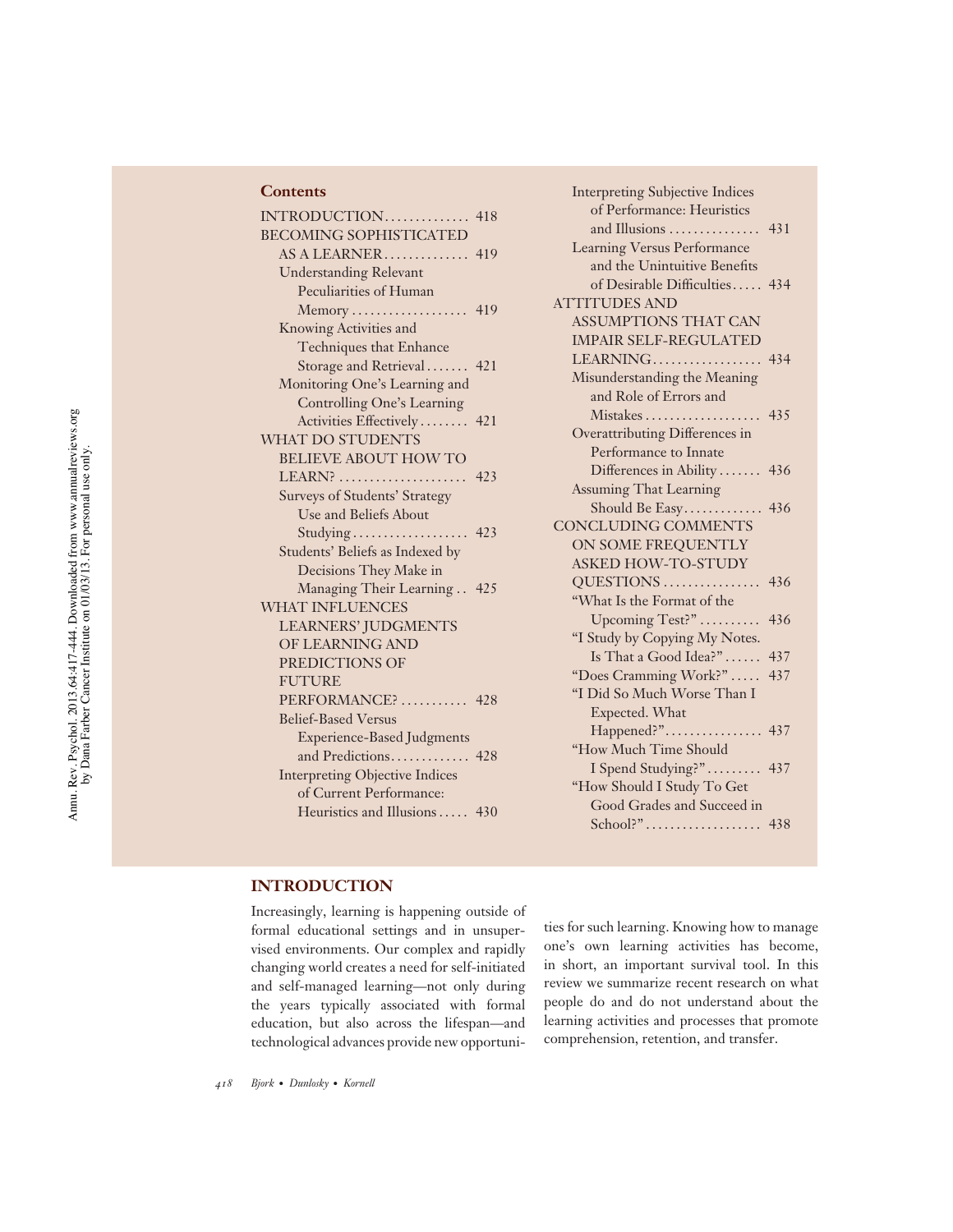Importantly, recent research has revealed that there is in fact much that we, as learners, do not tend to know about how best to assess and manage our own learning. For reasons that are not entirely clear, our intuitions and introspections appear to be unreliable as a guide to how we should manage our own learning activities. One might expect that our intuitions and practices would be informed by what Bjork (2011) has called the "trials and errors of everyday living and learning," but that appears not to be the case. Nor do customs and standard practices in training and education seem to be informed, at least reliably, by any such understanding.

Certain societal attitudes and assumptions also seem to play a role in our not learning how to become maximally effective learners. One such assumption seems to be that children and adults do not need to be taught how to manage their learning activities. In surveys of college students by Kornell & Bjork (2007) and Hartwig & Dunlosky (2012), for example, about 65% to 80% of students answered "no" to the question "Do you study the way you do because somebody taught you to study that way?" (Whether the 20% to 35% who said "yes" had been taught in a way that is consistent with research findings is, of course, another important question.) Institutions, such as colleges, tend to be concerned about whether incoming students possess background knowledge in certain important domains, such as English or mathematics, and tests are often administered to assess whether such knowledge has been acquired. Only rarely, though, are students tested for whether they have the learning skills and practices in place to take on the upcoming years of learning in an efficient, effective way.

It seems likely that the absence of instruction on how to learn does indeed reflect an assumption that people will gradually acquire learning skills on their own—because their experiences across years of learning in schools, the home, and elsewhere will teach them how to manage their own learning—but the prevailing societal emphasis on innate individual differences in learning ability or style may also play a role. The notion that individuals have their own

styles of learning, for example, may lead, implicitly or explicitly, to the idea that it is not possible to come up with training on how to learn that is applicable to all individuals (for a review of the learning-styles concept and evidence, see Pashler et al. 2009). The research we review in this article suggests, in contrast, that there are indeed general principles and practices that can be applied to everybody's learning.

# **BECOMING SOPHISTICATED AS A LEARNER**

Before proceeding to reviews of what learners tend to believe about how to learn and what influences learners' ongoing judgments of whether learning has been achieved, it seems useful to consider what someone would need to know in order to become truly sophisticated as a learner. In our view, as we sketch below, becoming truly effective as a learner entails (*a*) understanding key aspects of the functional architecture that characterizes human learning and memory, (*b*) knowing activities and techniques that enhance the storage and subsequent retrieval of to-be-learned information and procedures, (*c*) knowing how to monitor the state of one's learning and to control one's learning activities in response to such monitoring, and (*d* ) understanding certain biases that can impair judgments of whether learning that will support later recall and transfer has been achieved.

# **Understanding Relevant Peculiarities of Human Memory**

To become maximally effective as a learner requires, in part, understanding what Bjork & Bjork (1992) labeled "important peculiarities" of the storage and retrieval processes that characterize human learning and memory. Doing so involves understanding some key ways that humans differ from man-made recording devices. It is important to understand, for example, that we do not store information in our long-term memories by making any kind of literal recording of that information, but, instead, we do so by relating new information to what we already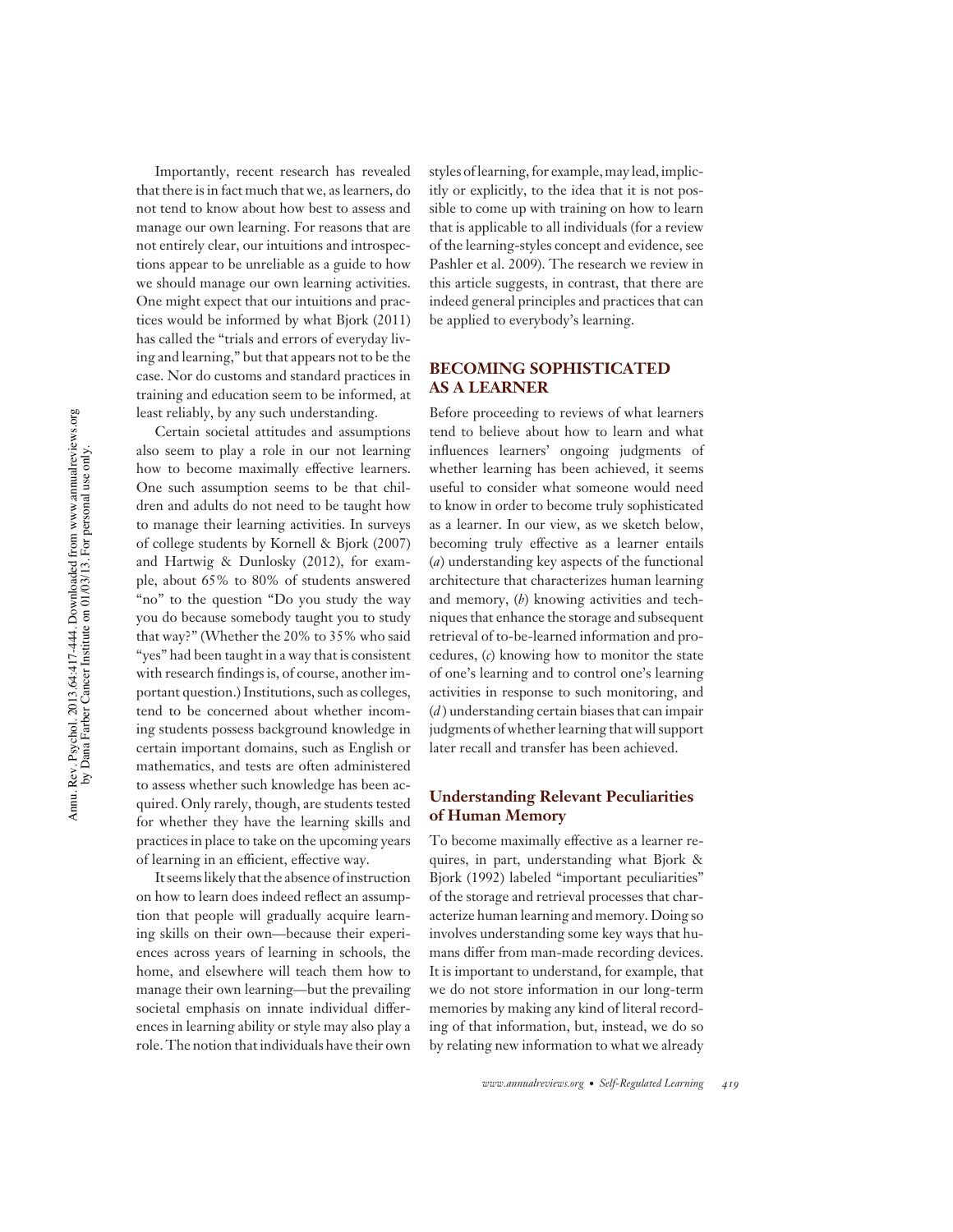know. We store new information in terms of its meaning to us, as defined by its relationships and semantic associations to information that already exists in our memories. What that means, among other things, is that we have to be an active participant in the learning process by interpreting, connecting, interrelating, and elaborating, not simply recording. Basically, information will not write itself on our memories. Conscientiously taking verbatim notes or reading to-be-learned content over, if it is done in a passive way, is not an efficient way to learn.

We need to understand, too, that our capacity for storing to-be-learned information or procedures is essentially unlimited. In fact, storing information in human memory appears to create capacity—that is, opportunities for additional linkages and storage—rather than use it up. It is also important to understand that information, once stored by virtue of having been interrelated with existing knowledge in long-term memory, tends to remain stored, if not necessarily accessible. Such knowledge is readily made accessible again and becomes a resource for new learning.

To be sophisticated as a learner also requires understanding that accessing information stored in our memories, given certain cues, does not correspond to the "playback" of a typical recording device. The retrieval of stored information or procedures from human memory is a fallible process that is inferential and reconstructive—not literal. Research dating back to a classic study by Bartlett (1932) has demonstrated repeatedly that what we recall of some prior episode, often confidently, can actually be features of the episode combined with, or replaced by, features that derive from our assumptions, goals, or prior experience, rather than from the episode itself. When we remember the past, we are driven, if not consciously, to make our recollections fit our background knowledge, our expectations, and the current context.

Importantly, retrieval is also cue dependent. The fact that some to-be-learned information is readily recallable during the learning process owing, perhaps, to recency and/or cues that are

present during learning but will not be present later—does not necessarily mean it will be recallable in another time and place, after the learning process has ended.

It is critical, too, for a learner to understand that retrieving information from our memories has consequences. In contrast to the playback of information from some man-made device, such as a compact disk, retrieving information from human memory is a "memory modifier" (Bjork 1975): The retrieved information, rather than being left in the same state, becomes more recallable in the future than it would have been without having been accessed. In fact, as a learning event, the act of retrieving information is considerably more potent than is an additional study opportunity, particularly in terms of facilitating long-term recall (for reviews of research on retrieval as a learning event, see Roediger & Butler 2011, Roediger & Karpicke 2006). Under some circumstances, it may also be important for a learner to understand that such positive effects of retrieval on the later recall of the retrieved information can be accompanied by impaired retrieval of competing information, that is, recall of other information associated to the same cues, an effect labeled retrieval-induced forgetting by Anderson et al. (1994) (see sidebar Retrieval-Induced Learning and Forgetting).

Broadly, then, to be a sophisticated learner requires understanding that creating durable and flexible access to to-be-learned information is partly a matter of achieving a meaningful encoding of that information and partly a matter of exercising the retrieval process. On the encoding side, the goal is to achieve an encoding that is part of a broader framework of interrelated concepts and ideas. On the retrieval side, practicing the retrieval process is crucial. To repeat an example provided by Bjork (1994), one chance to actually put on, fasten, and inflate an inflatable life vest would be of more value in terms of the likelihood that one could actually perform that procedure correctly in an emergency—than the multitude of times any frequent flier has sat on an airplane and been shown the process by a flight attendant.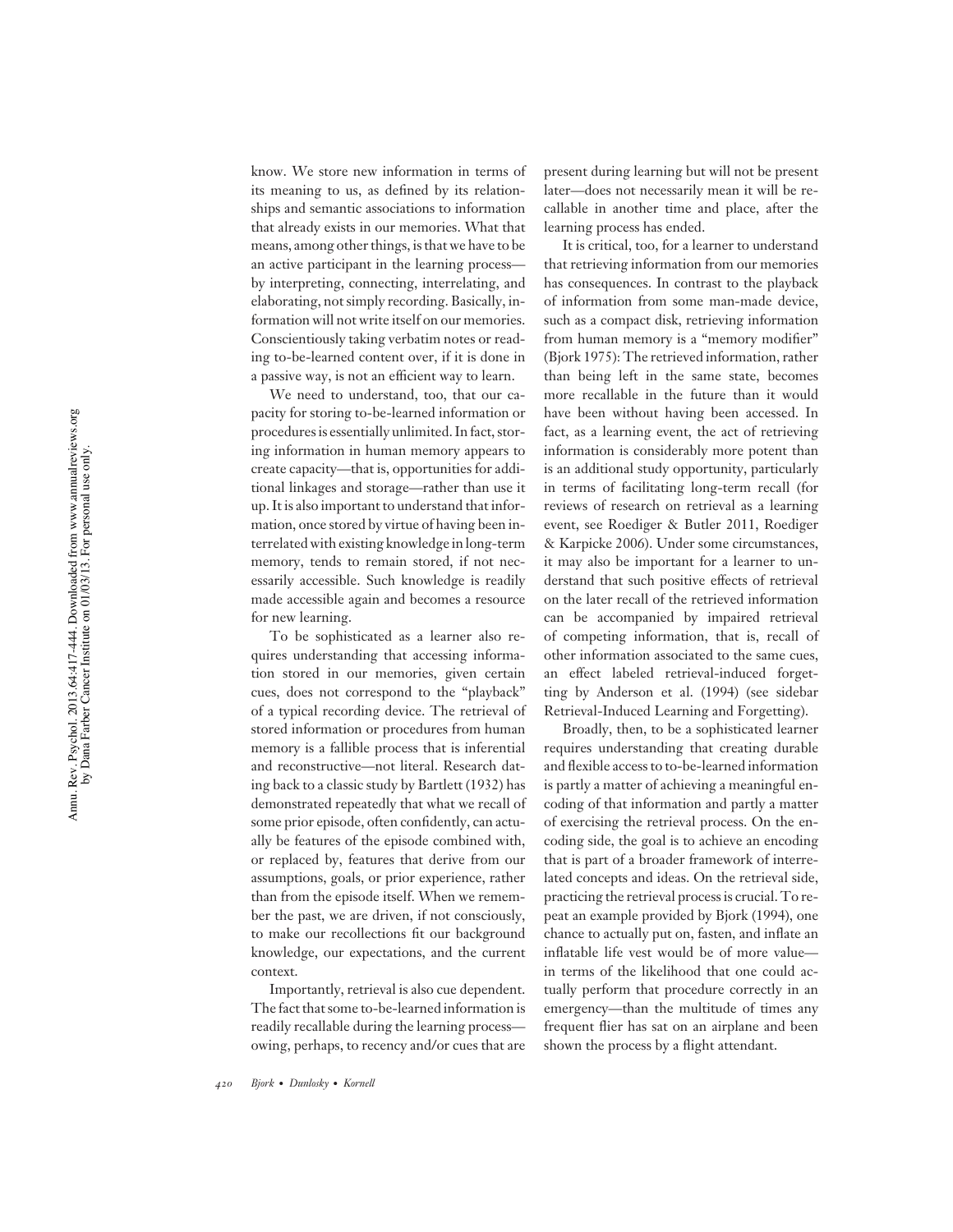## **Knowing Activities and Techniques that Enhance Storage and Retrieval**

Beyond achieving a general understanding of the storage and retrieval processes that characterize human learning and memory, a truly effective learner needs to engage in activities that foster storage of new information and subsequent access to that information. Doing so involves focusing on meaning, making connections between new concepts and concepts that are already understood, organizing to-belearned knowledge, and so forth. It also involves taking advantage of technologies that have the potential to enhance such activities, as well as taking advantage of the power of collaborative interactions to enrich the encoding of information and concepts and exercise the retrieval of such information and concepts.

Becoming sophisticated as a learner also involves learning to manage the conditions of one's own learning. Aside from acquiring any conceptual understanding of why certain learning activities enhance later recall and transfer of to-be-learned knowledge and procedures, simply knowing that one should incorporate such activities into how one manages one's own learning can be a major asset. Thus, for example, knowing that one should space, rather than mass, one's study sessions on some to-belearned topic can increase one's effectiveness as a learner, as can knowing that one should interleave, rather than block, successive study or practice sessions on separate to-be-learned tasks or topics (see, e.g., Cepeda et al. 2006). Similarly, knowing that one should vary the conditions of one's own learning, even, perhaps, the environmental context of studying (Smith et al 1978, Smith & Rothkopf 1984), versus keeping those conditions constant and predictable, can make one a more effective learner, as can knowing that one should test one's self and attempt to generate information or procedures rather than looking them up (e.g., Jacoby 1978). Some of the evidence that such manipulations of the conditions of learning enhance later recall is presented later in this review, but for now the point is that becoming sophisticated

# **RETRIEVAL-INDUCED LEARNING AND FORGETTING**

In general, the fact that retrieving information from our memories not only makes the retrieved information more recallable in the future, but also renders competing information—that is, information associated with the same cues—less accessible, is adaptive. Making competing information less accessible, however, can be undesirable under some circumstances, such as when items subjected to such retrieval-induced forgetting are then needed later. Might practice tests, for example, which typically consist of items that differ from those on the later criterion text, actually impair access to information selected against on the practice test, but later needed on the criterion test? It is important to know what conditions and types of testing enhance retrieval-induced forgetting when it is adaptive and eliminate it when it is nonadaptive. Recent findings (see Little et al. 2012), for example, suggest that multiple-choice practice tests may have the virtue that items presented as incorrect alternatives become more, rather than less, accessible when they are later the correct answer to different questions.

as a learner requires knowing how to manage one's own learning activities. In that respect, we are both teacher and student.

What makes acquiring such sophistication difficult is that the short-term consequences of introducing manipulations such as spacing, variation, interleaving, and generating can seem far from beneficial. Such manipulations introduce difficulties and challenges for learners and can appear to slow the rate of learning, as measured by current performance. Because they often enhance long-term retention and transfer of to-be-learned information and procedures, they have been labeled desirable difficulties (Bjork 1994), but they nonetheless can create a sense of difficulty and slow progress for the learner.

## **Monitoring One's Learning and Controlling One's Learning Activities Effectively**

Finally, learning effectively requires not only making accurate assessments of the degree to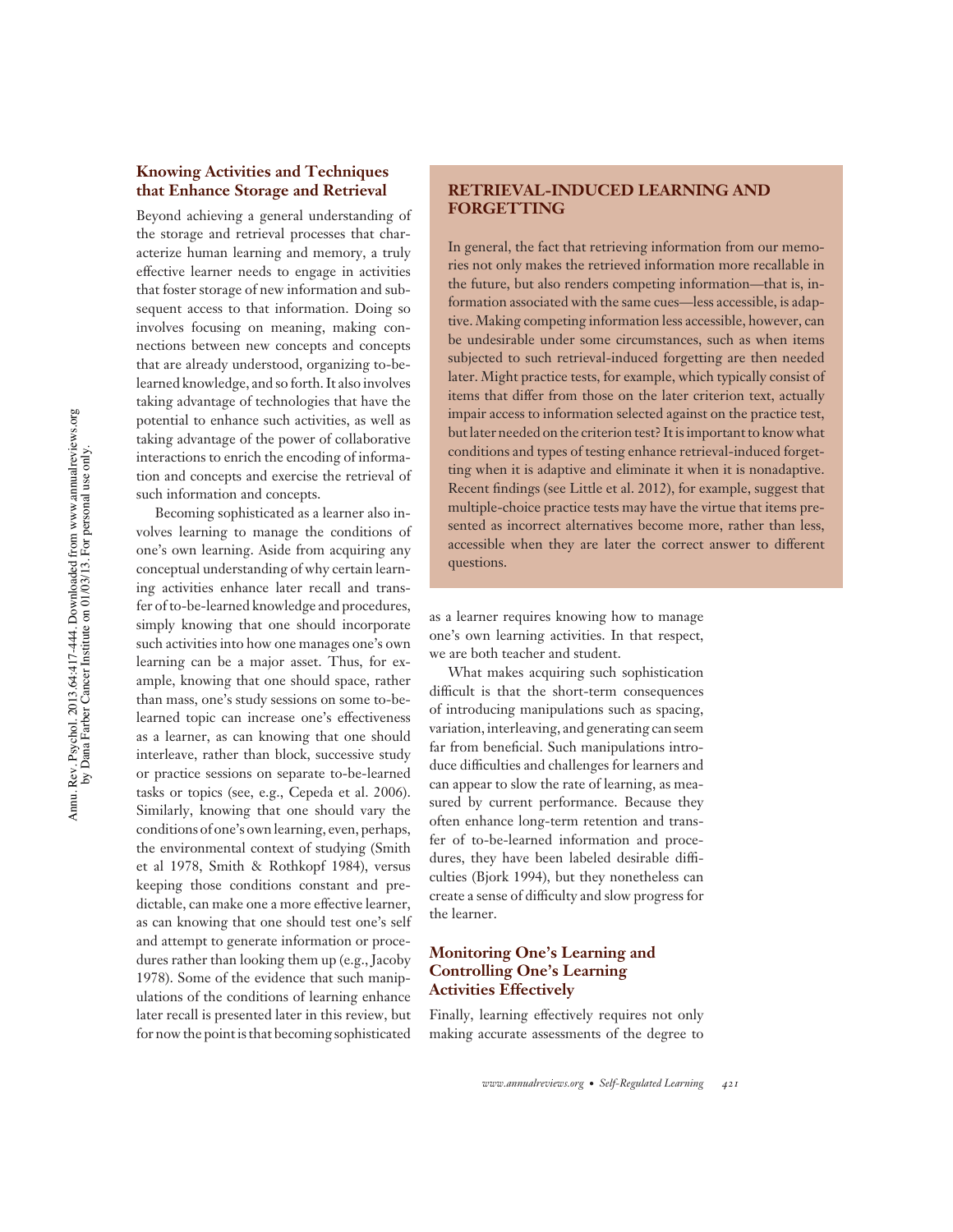

Adapted from Nelson & Narens's (1990) framework for metamemory. From Dunlosky et al. (2007).

which one's learning goals have been achieved, but also responding in effective ways to such assessments. As Nelson & Narens (1990) argued in an influential paper, metacognitive monitoring and metacognitive control play important roles—and interact in important ways—during the acquisition, the retention, and the retrieval of to-be-learned information. Their framework, shown with two additions in **Figure 1**, served as an early guide for research on metacognition and remains a useful framework. Dunlosky et al. (2007) added "source-monitoring judgments" to Nelson & Narens's (1990) framework, and we have added "retrieval practice" during the retention phase in order to reflect that a sophisticated learner may know that information and procedures, to remain accessible until some criterion test, must be reinstated/retrieved prior to that test.

Basically, the learning process involves making continual assessments and decisions, such as what should be studied next and how it should be studied, whether the learning that will support later access to some information, concept, or procedure has been achieved, whether what one has recalled is correct, and on and on. As captured in **Figure 1**, there is an important back and forth between monitoring and control. To become sophisticated and effective as a learner requires not only being able to assess, accurately, the state of one's learning (as illustrated by the monitoring judgments listed in the top of the figure), but also being able to control one's learning processes and activities in response to such monitoring (as illustrated by the control decisions).

Becoming sophisticated in monitoring and controlling one's learning and learning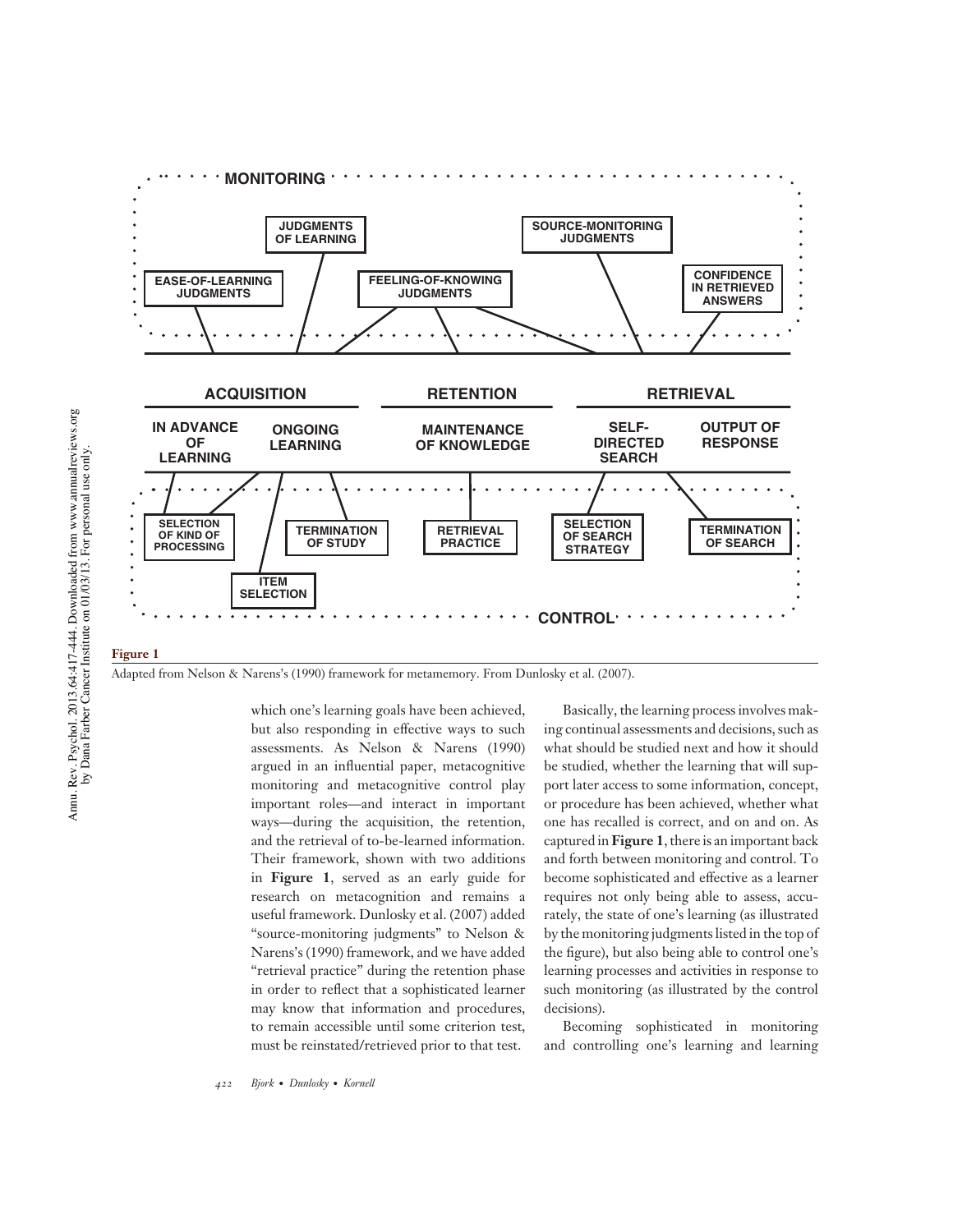activities turns out to be no small challenge. As demonstrated by the research reviewed below, (*a*) learners can easily be misled as to whether learning has been achieved, typically resulting in overconfidence, and (*b*) what people tend to believe about activities that are and are not effective for learning is often at odds with reality. Assessing the state of one's learning is difficult because the objective and subjective indices on which one might base such assessments, such as current performance or the sense of familiarity or fluency in encoding or retrieving tobe-learned information, can reflect factors unrelated to whether learning has been achieved. Current performance—and the subjective sense of retrieval fluency, that is how readily information and procedures come to mind—can be heavily influenced by factors such as recency, predictability, and cues that are present during learning but will not be present later, and the subjective sense of familiarity or perceptual fluency can reflect factors such as priming rather than being a valid measure of learning.

Finally, to be effective in assessing one's own learning requires being aware that we are subject to both hindsight and foresight biases in judging whether we will be able to produce to-be-learned information at some later time. Hindsight bias (Fischhoff 1975) refers to the tendency we have, once information is made available to us, to think that we knew it all along. Thus, a student preparing for an examination and trying to decide what to study in the time remaining before the exam may try to base such judgments on scanning sections of a textbook chapter, but such judgments will tend to be unreliable because the information is at hand, so to speak. Foresight bias (Koriat & Bjork 2005), on the other hand, rather than reflecting a knew-itall-along tendency, reflects a will-know-it-inthe-future tendency. It derives from an inherent difference between study and test situations namely, that the answer is present during study, but will be absent and required at test—and it is most likely to occur when an answer that is solicited during testing is judged to be natural or obvious when presented along with the question, but is less likely to come forward, owing to

the elicitation of other possible answers, when the question is presented alone.

## **WHAT DO STUDENTS BELIEVE ABOUT HOW TO LEARN?**

What kinds of strategies do students believe work best? Which ones do they use, and does using them relate to their achievement? To answer such questions, researchers have generally used two methods—administering questionnaires about strategy use and examining how students use strategies to manage their learning in the laboratory. We review evidence from both methods below, and, to foreshadow, the evidence converges on a sobering conclusion: Although individual differences occur in effective strategy use, with some students using effective strategies that contribute to their achievement, many students not only use relatively ineffective strategies (e.g., rereading), but believe that they are relatively effective.

# **Surveys of Students' Strategy Use and Beliefs About Studying**

One of the most frequently used assessments of student self-regulation is the Motivated Strategies for Learning Questionnaire (MSLQ; Pintrich et al. 1993). The MSLQ includes 81 items that measure 15 subscales that pertain to student motivation and strategy use. Of most relevance here, four subscales tap students' use of general learning strategies. These subscales are each measured by multiple items and include elaboration (e.g., pulling information together from multiple sources when studying), rehearsal (e.g., repeating materials over to oneself ), organization (e.g., outlining the material to organize it), and critical thinking (e.g., questioning what one reads while studying). In a recent meta-analysis, Credé & Phillips (2011) examined the relationship among these subscales and student grades from 67 independent samples that included responses from over 19,000 college students. The relationships between these subscales and student grades were low and sometimes nonsignificant. As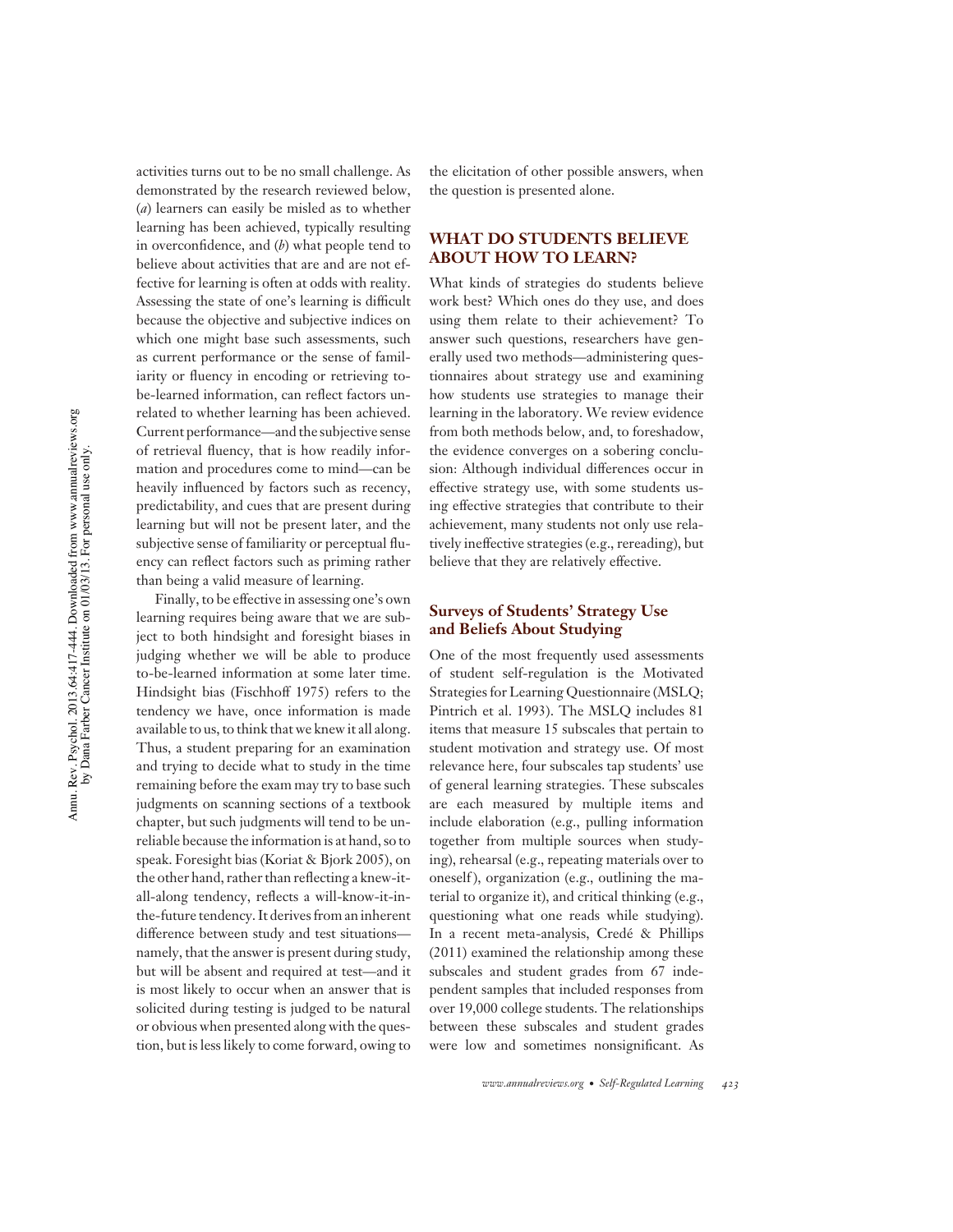noted by Credé & Phillips (2011), however, these low relationships may arise for multiple reasons. The relationships may not be linear, with some strategies being used largely by average students. For instance, high performers may not need to use repetition and low performers may not be motivated to use repetition. Moreover, these general strategies will not be effective for all kinds of exams; thus, those endorsing the use of critical thinking during study may not outperform others when exams merely tap memory for the materials. Other limitations are that the general wording of the scale items may not be interpreted the same way by all students (Credé & Phillips 2011), that some of these strategies are just not that effective (e.g., rehearsal or repetition), and that others are effective only if used properly.

One way to sidestep some of these limitations—such as differences in scale interpretation—is simply to ask students to identify the specific strategies that they use while studying. For instance, self-testing is an effective strategy that may boost student performance because it can promote both elaboration and organization (e.g., Carpenter 2011; Pyc & Rawson 2010, 2012; Zaromb & Roediger 2010), but the single question about this effective strategy on the MSLQ is treated more generically as a learning strategy that contributes to only one subscale. To assess more directly the use of specific strategies, Kornell & Bjork (2007) had 472 college students at the University of California, Los Angeles fill out a study-habit survey that focused on their use of rereading and testing. Seventy-six percent indicated that they reread either whole chapters or what they had underlined, and around 90% indicated that they used self-testing in some fashion. In a follow-up to this survey study, Hartwig & Dunlosky (2012) reported nearly identical usage for 324 college students at Kent State University, and, importantly, they related frequency of use of these strategies to the students' grade point average (GPA). Both testing and rereading were significantly correlated with GPA (see also Gurung et al. 2010).

These survey results at first seem at odds with outcomes from students' free reports of study strategies. When simply asked, for example, "What kind of strategies do you use when you are studying," only 11% of college students from Washington University reported practicing retrieval (Karpicke et al. 2009). One possible resolution of the discrepancy is that college students may not believe testing is a strategy to enhance learning, so they may not include it in free reports of their strategy use. Consistent with that possibility, when Kornell & Bjork (2007) asked students why they used selftesting, only 18% indicated that they used it because they learn more when they self-test than when they reread; by contrast, about 70% indicated that they used self-testing to figure out how well they have learned the information.

Such beliefs may explain in part why few students reported the use of self-testing when asked about their strategy use on the openended survey administered by Karpicke et al. (2009). In fact, when the same students were given a forced-choice question about testing, many more (about 42%) endorsed its use. Thus, many students do use this effective learning strategy, but the prevalent belief is that selftesting is largely for self-evaluation, and most students believe that rereading is a more effective strategy than is self-testing (McCabe 2011). Both of these inaccurate beliefs about self-testing may curtail its use.

Self-testing is intrinsic to the use of flashcards that many students report using (Hartwig & Dunlosky 2012, Karpicke et al. 2009), but do students use them effectively? To address this question, Wissman et al. (2012) had college students complete a survey designed to reveal, among other things, how and when students use self-testing with flashcards. The students surveyed reported using flashcards mainly to learn vocabulary. Moreover, when using flashcards, they reported that they would continue until they had correctly recalled a response three or more times, which does, in fact, yield much better retention of vocabulary compared to recalling a response only once (Pyc & Rawson 2009, Vaughn & Rawson 2011). Almost all the

*424 Bjork* · *Dunlosky* · *Kornell*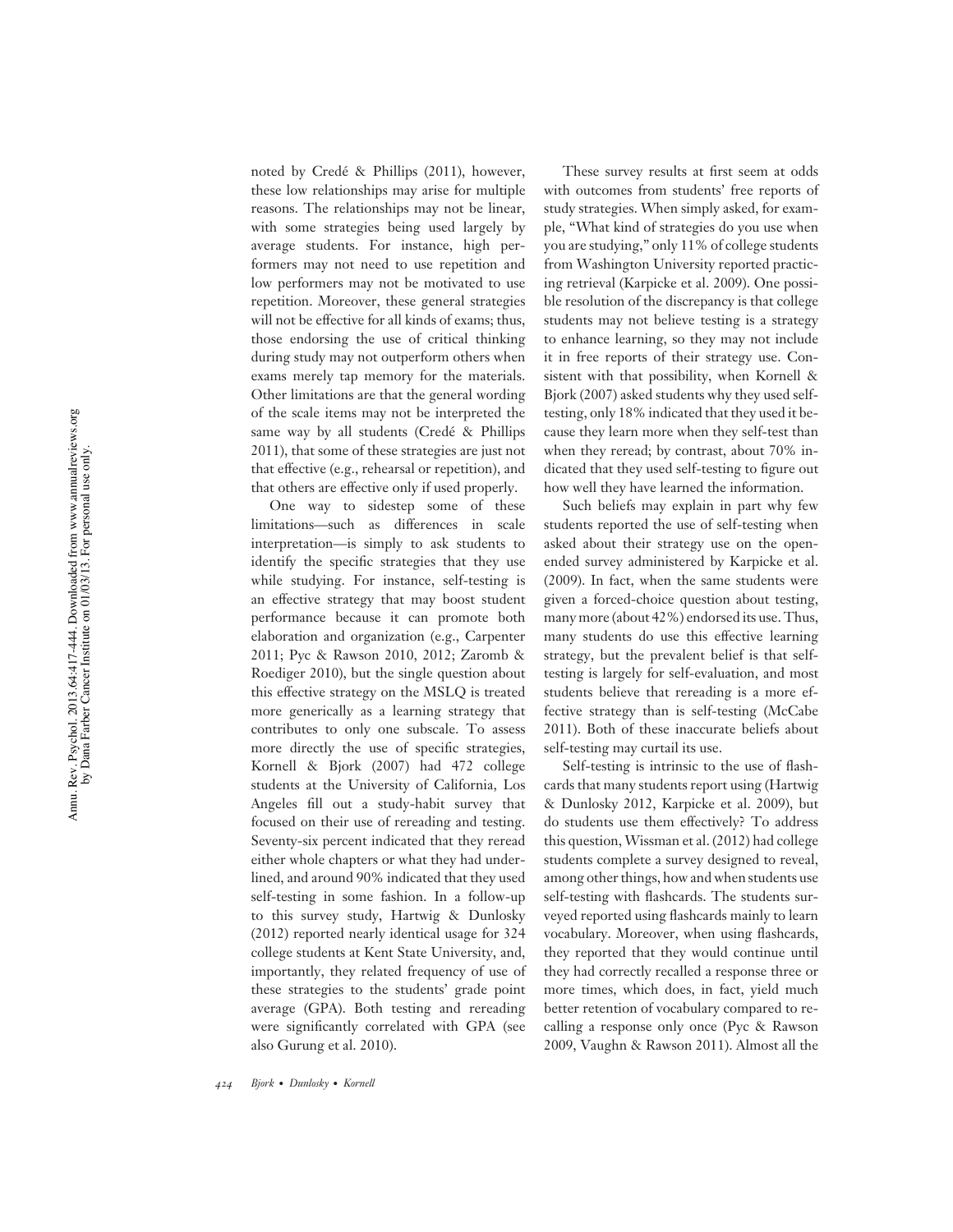students reported that they would use flashcards more than once to learn materials for an exam, but they also reported that such use was largely limited to just a day or two before the exam. This kind of cramming is popular (Taraban et al. 1999) and certainly does not optimize retention, although students believe it is an effective way to learn (Kornell 2009).

# **Students' Beliefs as Indexed by Decisions They Make in Managing Their Learning**

Another way researchers have investigated students' beliefs about how to learn is to have them complete a task and observe how they approach it. One straightforward method that has provided compelling results is to have students self-pace the study of to-be-learned materials and then examine how they allocate study time to each item (for a historical review, see Son & Kornell 2008). In a typical experiment, the students first study all the items at an experimenter-paced rate (e.g., study 60 paired associates for 3 seconds each), which familiarizes the students with the items; after this familiarity phase, the students then either choose which items they want to restudy (e.g., all items are presented in an array, and the students select which ones to restudy) and/or pace their restudy of each item. Several dependent measures have been widely used, such as how long each item is studied, whether an item is selected for restudy, and in what order items are selected for restudy.

The literature on these aspects of selfregulated study is massive (for a comprehensive overview, see both Dunlosky & Ariel 2011a and Son & Metcalfe 2000), but the evidence is largely consistent with a few basic conclusions. First, if students have a chance to practice retrieval prior to restudying items, they almost exclusively choose to restudy unrecalled items and drop the previously recalled items from restudy (Metcalfe & Kornell 2005). Second, when pacing their study of individual items that have been selected for restudy, students typically spend more time studying items that

are more, rather than less, difficult to learn. Such a strategy is consistent with a discrepancyreduction model of self-paced study (which states that people continue to study an item until they reach mastery), although some key revisions to this model are needed to account for all the data. For instance, students may not continue to study until they reach some static criterion of mastery, but instead, they may continue to study until they perceive that they are no longer making progress (for details, see Dunlosky & Thiede 1998, Metcalfe & Kornell 2005).

Third, students develop agendas—that is, plans—for the allocation of their study time, and sometimes these agendas, in contrast to the discrepancy-reduction model, do not prioritize the most difficult items for study (Ariel et al. 2009). Thiede & Dunlosky (1999), for example, told students that their goal was merely to learn 6 out of the 30 items that were being presented for study. In this case, students presumably developed an agenda to complete the task efficiently and selected to restudy only a few of the easiest items to restudy. Similarly, Metcalfe (2009, Kornell & Metcalfe 2006) reported that under some conditions students choose the easiest items first for study and spend more time studying the easiest items. Focusing on the easier items first (which Metcalfe calls studying within the region of proximal learning) is one of many agendas that students can develop to allocate their study time, and doing so can even boost their learning (Atkinson 1972, Kornell & Metcalfe 2006).

Finally, developing agendas to allocate study time effectively is a mindful way to approach a new learning task, but students do not always mindfully regulate their study. Instead, their study choices are sometimes biased by habitual or prepotent responses. One habitual bias that can disrupt effective allocation of study time arises from reading. When students are given an array of items to study (e.g., a list of vocabulary items in a textbook), native English speakers choose items for study in a left-to-right (or top-down) manner (Dunlosky & Ariel 2011b) instead of first focusing on either the most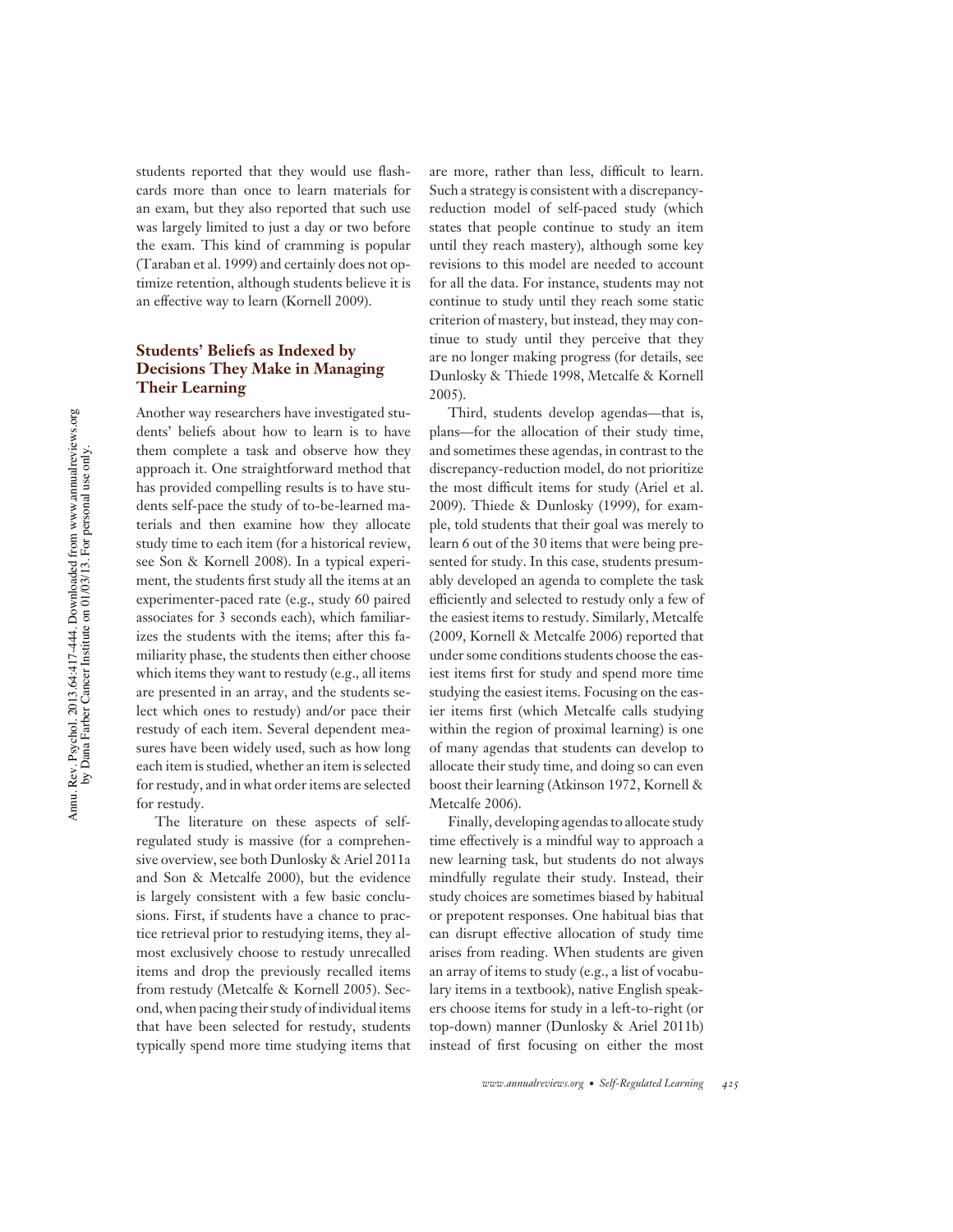difficult items (as per discrepancy reduction) or easiest items (as per the region of proximal learning). The idea here is simply that habitual biases can undermine the development of effective agendas for study time allocation. Thus, for example, a student preparing for a test might simply open a textbook and read through the assigned pages versus having any kind of plan of attack that might guide their studying. Such passive reading and even rereading—is much less effective than active processing, such as self-explanation or self-testing.

Recent studies have used a modified version of the self-paced study method to investigate when and how students allocate their learning. As described above, participants typically receive a familiarity phase with the items (e.g., a brief experimenter-paced presentation of each item) and then make a control decision about what to do next. These studies explore the kinds of practice schedule that students use while studying, such as whether they prefer spacing or massing their study (e.g., Benjamin & Bird 2006; Pyc & Dunlosky 2010; Son 2004, 2010; Toppino & Cohen 2010; Toppino et al. 2009) and whether they prefer to reschedule practice-test trials or restudy trials (Karpicke 2009, Kornell & Son 2009). Researchers are only beginning to investigate these topics, but some intriguing issues have emerged, and we consider three of them next.

The first issue concerns students' decision to use (or not to use) an effective spacing strategy. Consider a commonly reported outcome: When students study an item and are asked either to study it again (i.e., massed study) or to study it later after other items have been studied (i.e., spaced study), they tend to space their study more than they mass it. Even though students prefer to space study in these laboratory experiments, it does not mean that they believe spacing is a more effective strategy. Much evidence suggests otherwise. When students are given the option to space study either after a short lag or after a long lag, they prefer the shorter lag (Cohen et al. 2011, Wissman et al. 2012), which typically yields

inferior performance and indicates that students do not understand the power of spacing. Moreover, McCabe (2011) had participants read a scenario where students were either spacing or massing their study of paintings from famous artists, with the goal of later being able to identify which of the studied artists painted each of a series of new paintings. Most participants said that massing would be better than spacing!

Given that students do not understand the power of spacing, it may not be surprising that they fail to incorporate spacing into their study routines. Consider results from Tauber et al. (2012, experiment 3), who had college students attempt to learn to categorize birds into their families. During a familiarity phase, six different birds from eight families (e.g., Jay, Grosbeak, Warbler) were presented individually for 6 seconds. Participants had 30 minutes to restudy the same birds, and they could choose the order in which they studied birds from the families. For this self-paced phase, they were first presented a randomly chosen bird from one family (e.g., a Green Jay, from the Jay family), and when they finished studying this bird, the interface depicted in **Figure 2** was presented.

During the self-paced phase, the participants were instructed to study the birds in an order that would best help them to classify new birds on the final test. On average, participants chose to restudy 57 birds, and a sizable majority of participants (75%) preferred to block (or mass) instead of interleave (or space). In fact, when massing their study, the students tended to study most of the birds within a family (about 5 out of 6) before moving to another one. These data are in line with Simon & Bjork's (2001) findings that contrary to the facts, participants predict higher future performance when getting blocked practice than they do when getting interleaved practice, as discussed in the next session. To summarize, despite the fact that students do choose spacing over massing in some contexts, this choice is unlikely a symptom of effective regulation because students appear not, based on other findings, to understand the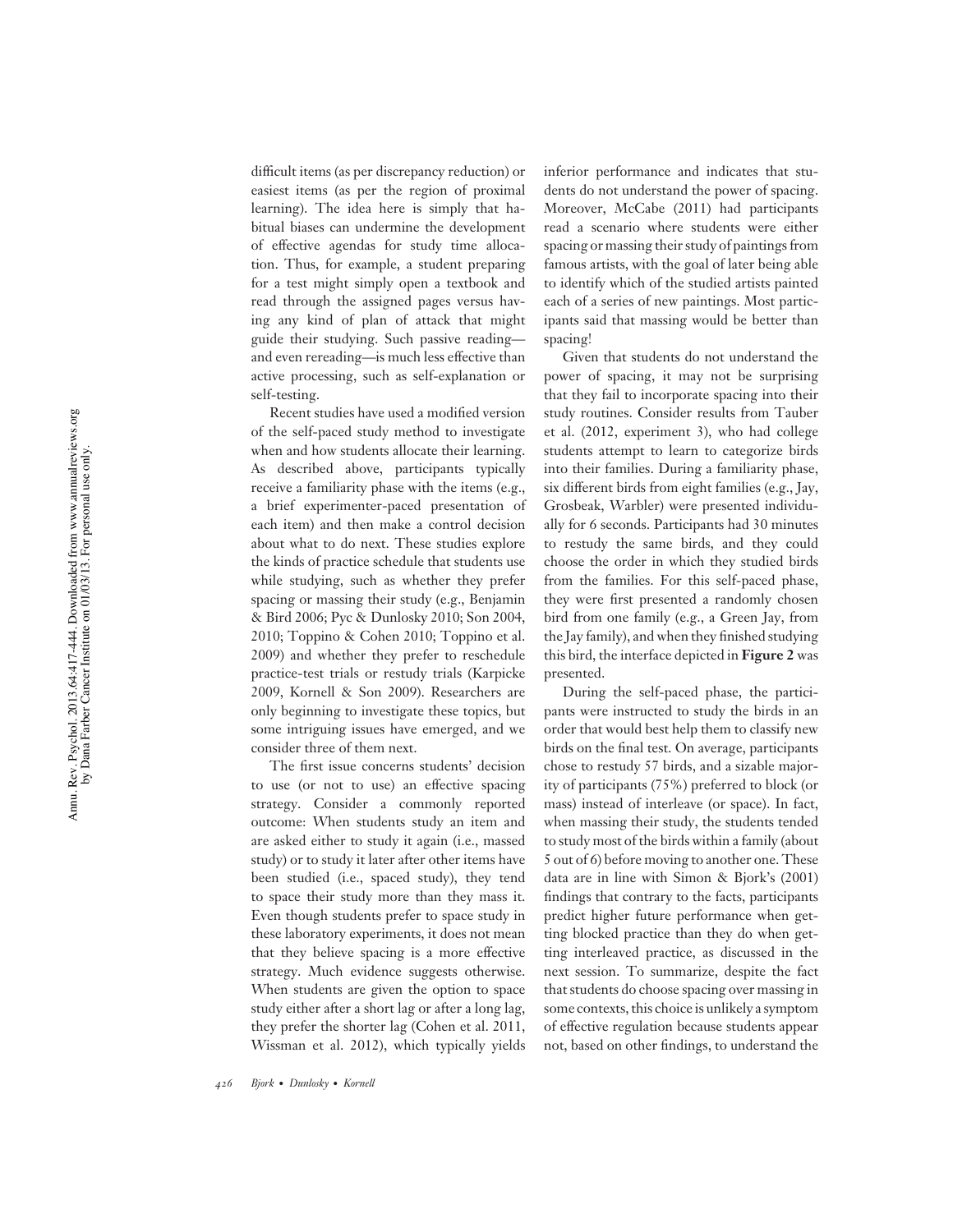power of spacing or use it consistently across different tasks.

The second issue concerns students' decision to stop studying. When given the option to drop items from study, they tend to do so prematurely: They drop them once they believe they have learned them (Metcalfe & Kornell 2005), even though another study attempt or retrieval attempt (e.g., practice test) would further enhance their learning (Karpicke 2009, Kornell & Bjork 2008b). Although this latter outcome suggests that students do not make effective control decisions with regard to the use of practice tests, note that outside of the laboratory, students report testing themselves on items many times after those items can already be successfully retrieved (Wissman et al. 2012). One difficulty here is that some laboratory tasks include constraints (e.g., allowing strategy selection only after all items have already been recalled) that may stifle students' natural use of strategies like self-testing.

Third, and finally, when given the choice to restudy a list of words or to be tested on those words, students tend to request practice tests, especially when these tests involve feedback (Kornell & Son 2009). Consistent with the survey data described above, however, most students report wanting to use a practice test to evaluate their learning and not to enhance it (Kornell & Son 2009). Although speculative, students' use of testing as a tool to monitor memory may ultimately lead them to underuse it as a learning tool.

In summary, students do endorse using some effective strategies for learning, such as self-testing, and they sometimes make good decisions about how to manage their time in laboratory experiments. Nevertheless, other outcomes suggest that students do not fully reap the benefits of these effective strategies. With respect to testing, many students believe that rereading is a superior strategy to testing (McCabe 2010), even though the benefits of rereading are modest at best (Dunloskey et al. 2012, Fritz et al. 2000, Rawson & Kintsch 2005). Moreover, most students use testing to evaluate their learning and hence may not use

it more broadly as a strategy to enhance their learning. With respect to spaced practice, even though students sometimes prefer to space study in laboratory experiments, such spacing occurs within a single session. Unfortunately, given that students endorse cramming and believe doing so is effective, they will not obtain the long-term benefits that arise when spacing practice occurs across multiple sessions (e.g., Bahrick 1979, Rawson & Dunlosky 2011).

Why might students underuse effective strategies and believe that ineffective ones are actually effective? One reason why they may underuse effective strategies is that many students are not formally trained (or even told) about how to use effective strategies, perhaps because societal attitudes and assumptions indicate that children and adults do not need to be taught them. As noted by McNamara (2010), "there is an overwhelming assumption in our educational system that the most important thing to *deliver* to students is content" (p. 341, italics in original). Indeed, most college students report that how they study is not a consequence of having been taught how to study by teachers or others (Kornell & Bjork 2007).

Perhaps even worse, students' experience in using strategies may sometimes lead them to believe that ineffective techniques are actually the more effective ones (e.g., Kornell & Bjork 2008a, Simon & Bjork 2001). For instance, across multiple experiments, Kornell (2009) reported that 90% of the college student participants had better performance after spacing than massing practice. When the study sessions were over, however, 72% of the participants reported that massing was more effective than spacing. This metacognitive illusion may arise because processing during study is easier (or more fluent) for massing than spacing, and people in general tend to believe that easier processing means better processing (Alter & Oppenheimer 2009). Unfortunately, as the next section explains in more detail, these metacognitive illusions can trick students into believing that a bad strategy is rather good, which itself may lead to poor self-regulation and lower levels of achievement.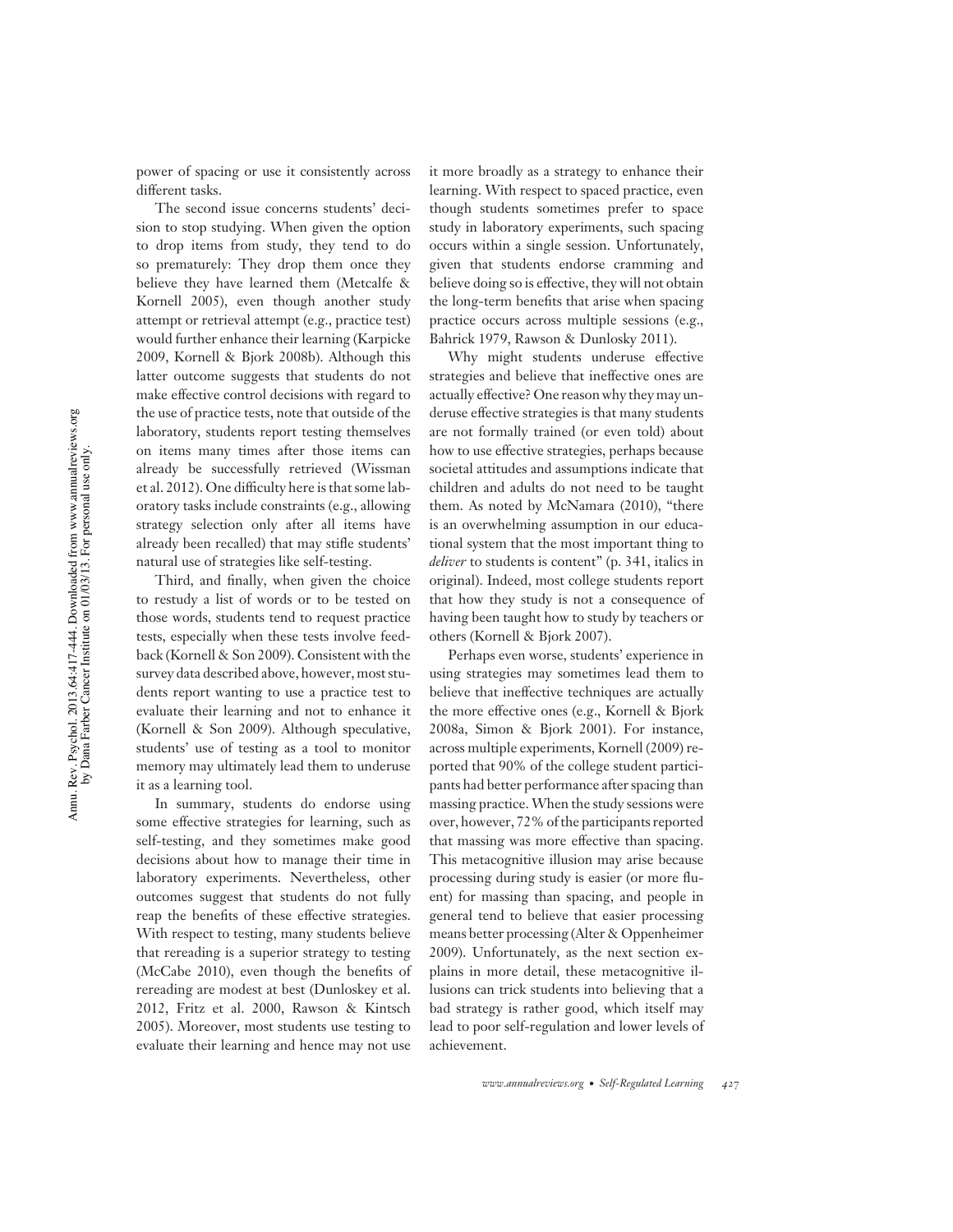# **WHAT INFLUENCES LEARNERS' JUDGMENTS OF LEARNING AND PREDICTIONS OF FUTURE PERFORMANCE?**

Making sound study decisions is a precondition of being a successful learner. These decisions depend on students' judgments of how well they know the material they are studying. Students often study until they have reached what they deem to be an acceptable level of knowledge (Ariel et al. 2009, Kornell & Metcalfe 2006, Thiede & Dunlosky 1999)—for example, they study chapter 3 until they judge that they will remember what it covers on an upcoming test, then turn to chapter 4, and so forth.

The term judgment of learning ( JOL) is used to describe such predictions of future memory performance. In a typical JOL task, participants judge the probability that they will remember the information they are studying on an upcoming test. The accuracy of JOLs can play a large role in determining how adaptive (or maladaptive) study decisions end up being (Kornell & Metcalfe 2006, Nelson & Narens 1990).

What factors influence JOLs? Early metacognition researchers (e.g., Hart 1965) assumed that people judged a memory by making a direct, internal measurement of its strength. According to this direct-access view, a metacognitive judgment is similar to a thermometer, which measures temperature directly, without need for inference. The thermometer is a flawed analogy, however. Metacognition is more like a speedometer, which measures the rotation of a car's tires. A "judgment" of speed is inferred based on the rotation rate. Metacognitive judgments are also inferential (Schwartz et al. 1997). Support for this inferential view comes from studies reviewed in the next section, studies that reveal systematic biases and errors in the inferences people draw. These errors, which are not predicted by the direct-access view, are the clues researchers have used to uncover the mechanisms underlying metacognitive judgments. They are also a cause for concern for learners because faulty

monitoring can lead to maladaptive study decisions.

## **Belief-Based Versus Experience-Based Judgments and Predictions**

Judgments of learning are inferences based on cues, but what cues? There appear to be two broad categories of cues—beliefs and experiences (Jacoby & Kelley 1987, Koriat 1997). Belief-based cues (which are also known as theory-based or knowledge-based cues) refer to what one consciously believes about memory, such as "I learn by studying." Experience-based cues include anything learners can directly experience, including how familiar an answer seems, how loud a speaker is talking, how pronounceable a word is, and so forth.

**Competition and interactions between experience-based and belief-based cues.** A deep psychological difference appears to divide beliefs from experience. Although people clearly hold beliefs about their memories, they frequently fail to apply those beliefs when making JOLs—that is, they are insensitive to belief-based cues even (and perhaps especially) when they are, at the same time, highly sensitive to experience-based cues (see, e.g., Kelley & Jacoby 1996). A study by Kornell et al. (2011b) provides compelling evidence of this phenomenon. Participants were asked to study a list of single words. Two variables were manipulated: Items were presented in a font size that was either large or small, and participants were informed that a given word either would or would not be presented a second time. Font size is an experience-based cue, whereas a future study opportunity cannot be experienced, at least not in the present. Participants' JOLs were consistently affected by font size but were largely unaffected by the number of future study trials. Ironically, the number of study trials had a large effect on learning, whereas font size had no effect.

In addition to providing evidence for the inferential view of metacognition—in which judgments do not necessarily correspond to memory strength—Kornell et al.'s (2011b)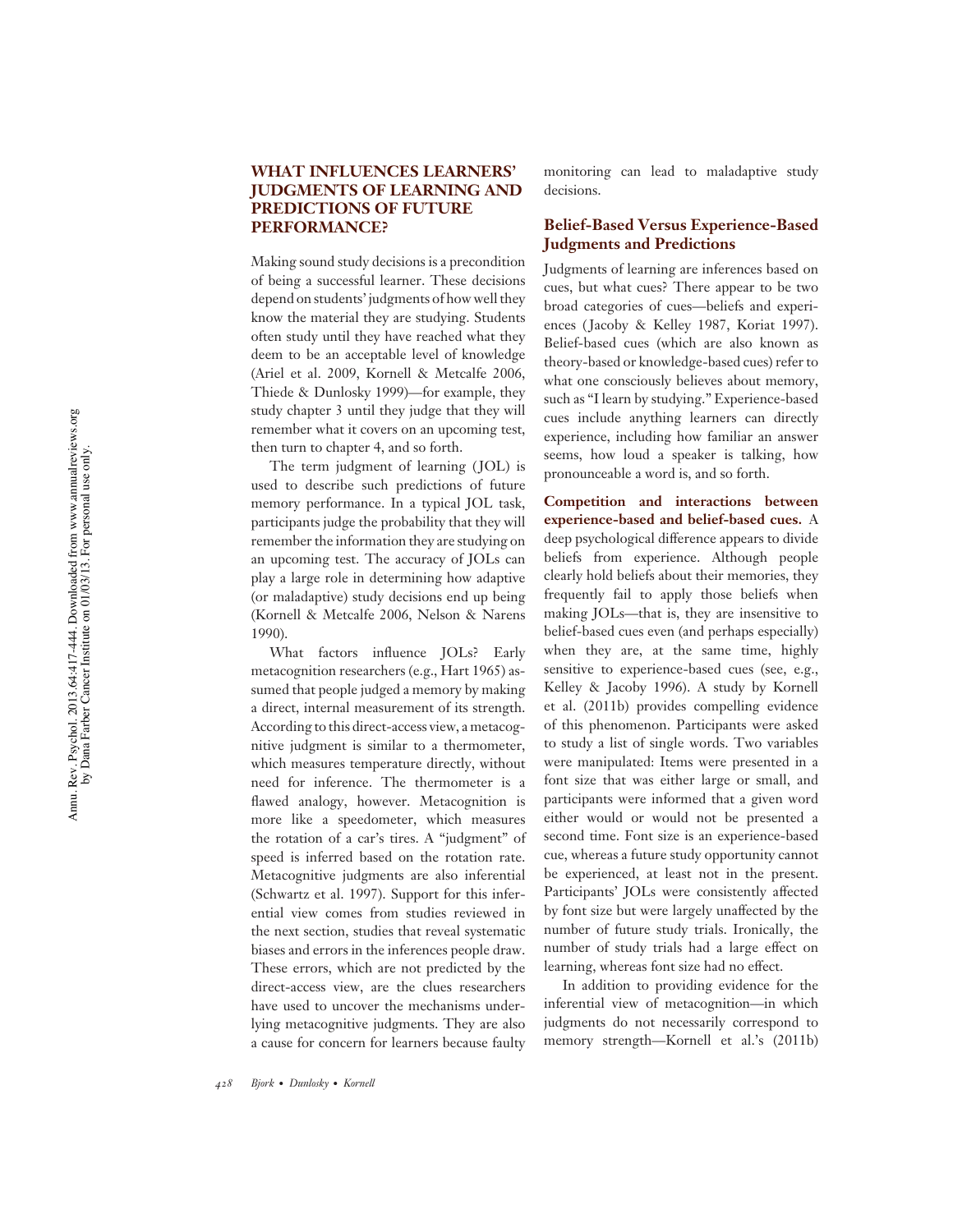findings highlight the fact that people can be sensitive to experience-based cues and not belief-based cues, even in a situation where the opposite should be true.

**Evidence of a stability bias.** Failing to predict that future studying will affect one's knowledge is an example of what Kornell & Bjork (2009) labeled a stability bias in memory—that is, a bias to act as though one's memory will not change in the future (see also Kornell 2011, 2012). Kornell and Bjork found that participants, when asked to study a list of word pairs once and then to predict their final test performance after 0– 3 additional study trials, were underconfident in their ability to learn in the future, demonstrating a stability bias, but were also, at the same time, overconfident in their current level of knowledge. This pattern is troubling because it appears to provide dual reasons not to study as much as would be optimal.

Similarly, a study by Koriat et al. (2004) demonstrated a surprising stability bias with respect to forgetting: Participants' predictions of their later test performance were not affected by whether the participants were told they would

be tested immediately, after a week, or even after a year (but see Rawson et al. 2002). The participants did, in fact, have a theory of forgetting at the belief level, and when the idea of forgetting was made salient, the participants became sensitive to retention interval—but without such prompting their judgments were insensitive to forgetting and highly inaccurate.

The stability bias has troubling implications. One reason students do not give up on studying, even in the face of difficulty, is the knowledge that eventually they will improve. Students who underestimate how much they can improve by studying may give up hope when they should not. Ignoring forgetting is also dangerous. Students may unconsciously assume that if they know something today, they will know it next week or next month—which is not necessarily true—and stop studying prematurely. (Teachers are vulnerable to the same error when judging their students' knowledge.) Indeed, failing to account for forgetting can produce extreme amounts of long-term overconfidence (Kornell 2011). The effects of the stability bias on over- and underconfidence are illustrated in **Figure 3**.



#### **Figure 3**

Hypothetical curves depicting changes in predicted and actual learning over time. Predicted recall remains constant due to the stability bias, whereas actual recall increases due to future study trials (*left panel* ) or decreases due to forgetting (*right panel* ). These dynamics produce an increasing gap between predicted and actual knowledge.

*www.annualreviews.org* • *Self-Regulated Learning 429*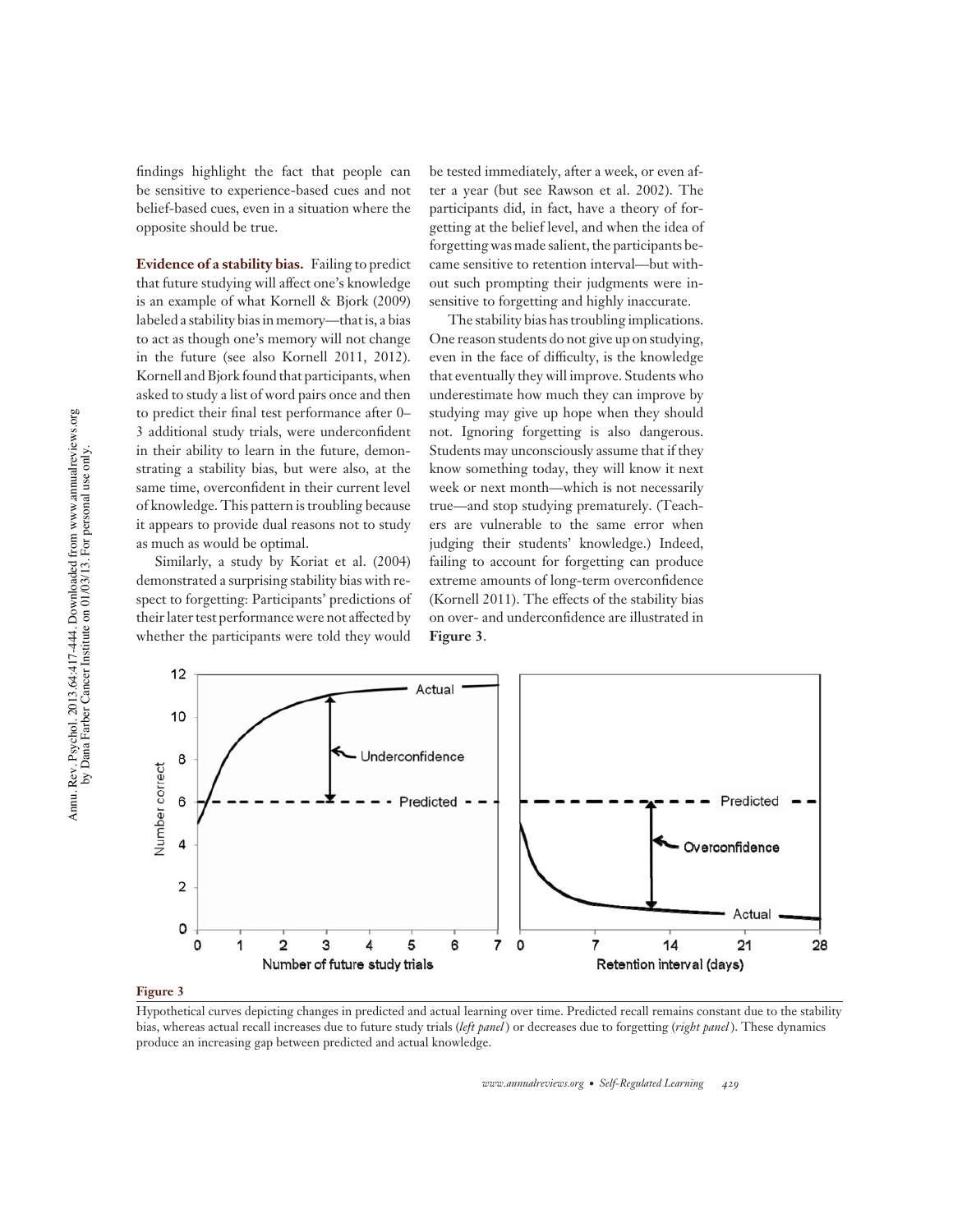Thus, it appears that people can ignore even the most obvious of metacognitive beliefs, such as the beliefs that studying produces learning and forgetting happens over time. The reason belief-based cues are ignored appears to be that, in general, they fall into the category of cues that do not impact one's current experience. The foresight bias—that is, the failure to take into account how one's memory will be tested, which was discussed previously—falls into this category as well. The form taken by a future test does not affect current experience.

## **Interpreting Objective Indices of Current Performance: Heuristics and Illusions**

It is experience-based cues that guide metacognitive judgments and, by extension, study decisions. One of the most important, salient, and reliable experience-based cues is whether one can presently recall some information or procedure.

**Response accuracy.** A pair of influential studies by Nelson & Dunlosky (1991) and Dunlosky & Nelson (1992) demonstrated the metacognitive value of testing long-term memory. In these studies, participants were asked to make JOLs about a series of word pairs and later took a test on the pairs. Metacognitive accuracy was operationalized as the gamma correlation—a nonparametric measure of association—between JOLs and subsequent recall. The JOLs were made either immediately after studying or after a delay; they were also made either based on both words in the pair or based on the cue only. Only the delayed cue-only condition allowed participants to make a meaningful test of their memories. This condition produced levels of metacognitive accuracy that were very high (gamma >0.9) and also much higher than in the other three conditions (gamma  $< 0.6$ ), a finding dubbed the delayed JOL effect.

These findings suggest that the best way to distinguish between what one does and does not know may be to test oneself. Doing so appears to benefit learning in two ways. First,

accurate monitoring can lead to study choices that enhance learning (Dunlosky & Rawson 2012, Kornell & Metcalfe 2006, Metcalfe & Finn 2008, Thiede 1999). Second, as mentioned previously, tests produce more learning than does similar time spent studying without being tested (e.g., Roediger & Butler 2011). [As Spellman & Bjork (1992) have argued (also see Kimball & Metcalfe 2003, Rhodes & Tauber 2011), it may be that the memory benefits of testing act to make participants' judgments of learning appear more accurate than they really are, but this is an issue that the authors of this article, much less the field, have not settled.]

It is clear that whether one can recall an answer has a powerful influence on JOLs. It seems possible, given the evidence presented thus far, that current experience has exclusive control over JOLs. That is, past events can influence current experience, but only current experience influences JOLs. As Finn & Metcalfe (2007, 2008) have shown (also see King et al. 1980), however, people tend to base their JOLs on their most recent test, even if the test occurred in the past and additional study trials have occurred in the meantime. This judgment strategy is referred to as the memory for past test heuristic. Thus, it appears that experiences, not necessarily current experiences, control JOLs.

**Response time.** Like the ability to answer a question, the speed with which an answer comes to mind has an important experiencebased influence on JOLs. Benjamin et al. (1998) uncovered striking evidence for this claim. They asked participants to answer trivia questions. The participants were told that they would be tested later, and the nature of the test was made very clear: They would be given a blank sheet of paper and, without being asked the questions again, they would be asked to free-recall the answers. During the questionanswering phase, after each correct answer, the participants were asked to predict the probability that they would be able to recall the answer again on the final test. The results were surprising: The more confident participants were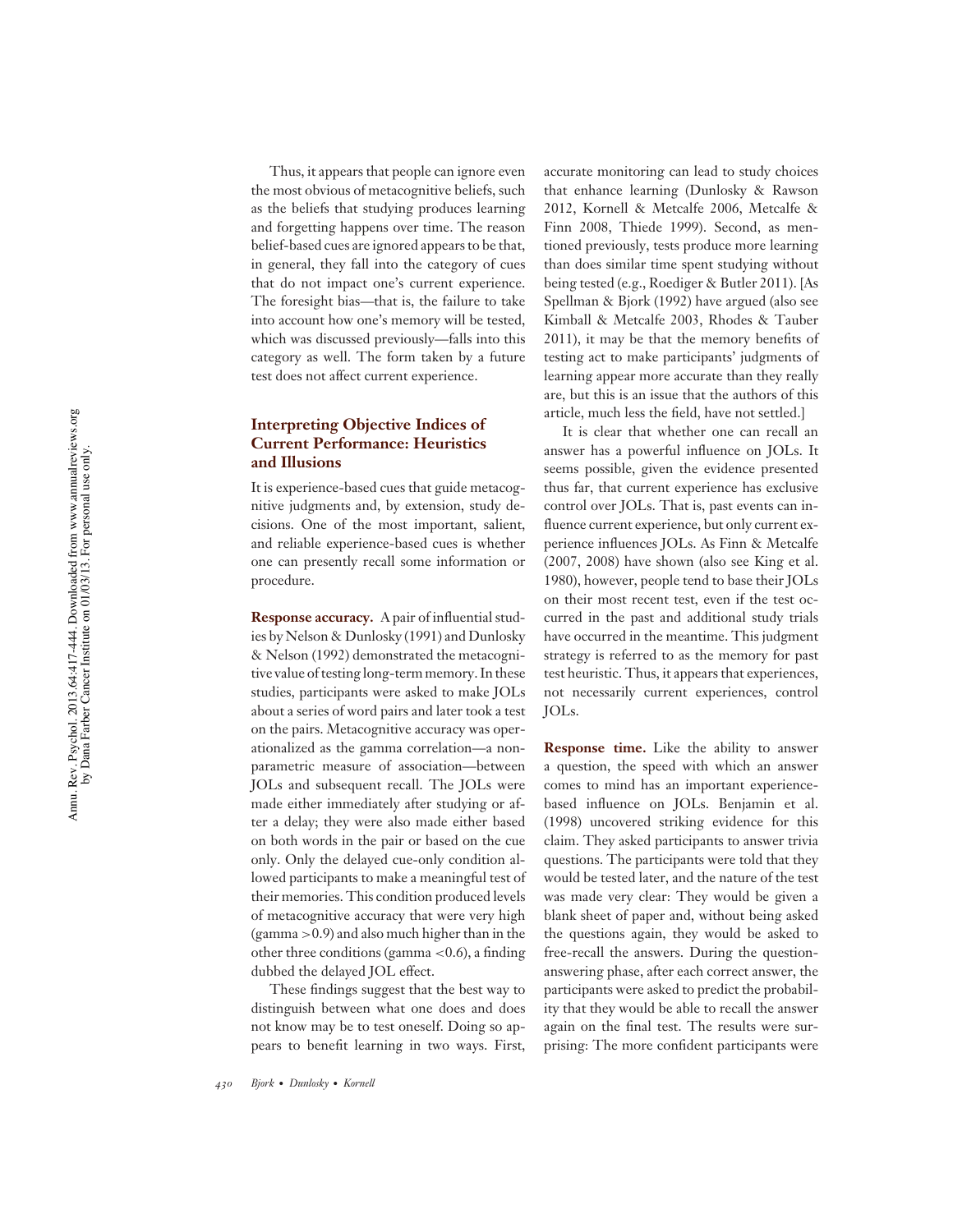that they would recall an answer, the less likely they were to recall it. This outcome occurred because participants gave higher JOLs to questions that they answered quickly, but they were most likely to free-recall answers that they had thought about for a long time (see **Figure 4**).

These findings can be interpreted as suggesting that participants have incomplete mental models of their own memories. In particular, answering trivia questions involves semantic memory but free-recalling answers provided earlier involves episodic memory, and one interpretation of the findings is that people do not understand the difference between semantic and episodic memory. Another interpretation of the findings, however, based on the foresight bias, is that the participants' mental models may have been irrelevant. That is, perhaps the participants never took the nature of the final test into account (in which case an accurate mental model would not have affected their judgments). In any event, what is clear is that these participants relied on current experience to make their judgments.

The speed with which an answer comes to mind is often a sensible basis for study decisions—stronger memories do tend to come to mind quickly (Benjamin et al. 1998). For instance, when the final criterion test is cued recall of paired associates, students' use of retrieval speed during prior cued recall is a diagnostic cue that improves the accuracy of students' judgments (Serra & Dunlosky 2005). Nevertheless, studies that dissociate knowledge and response speed are valuable because they make it clear that response time is a more powerful metacognitive cue than is memory strength.

# **Interpreting Subjective Indices of Performance: Heuristics and Illusions**

Response time and retrieval success are objectively measurable cues, but they are closely related to a more subjective basis for judgments: fluency. Fluency during the perceptual processing of information is the sense of ease or speed of processing; fluency during the retrieval of information is the sense of how readily



#### **Figure 4**

Percentage recalled (*a*) and mean judgment of learning (*b*) as a function of the latency of cued recall. Latency (response time in quartiles) is presented from fastest (*1*) to slowest (*4*). From Benjamin et al. (1998).

information "comes to mind." Because the subjective sense of fluency, either in processing information or in retrieving information, falls squarely in the category of experience-based cues, fluency has powerful effects on metacognitive judgments (e.g., Koriat 1993), as we describe next. (Fluency also influences a wide variety of other types of judgment; see Alter & Oppenheimer 2009, Kelley & Jacoby 1996, Kelley & Rhodes 2002, Oppenheimer 2008, Schwarz 2004.)

**Retrieval fluency.** Retrieval fluency, as mentioned above, is the ease and speed with which information is retrieved from memory (e.g., Benjamin & Bjork 1996, Matvey et al. 2001, Reder 1996). In general, retrieval fluency is a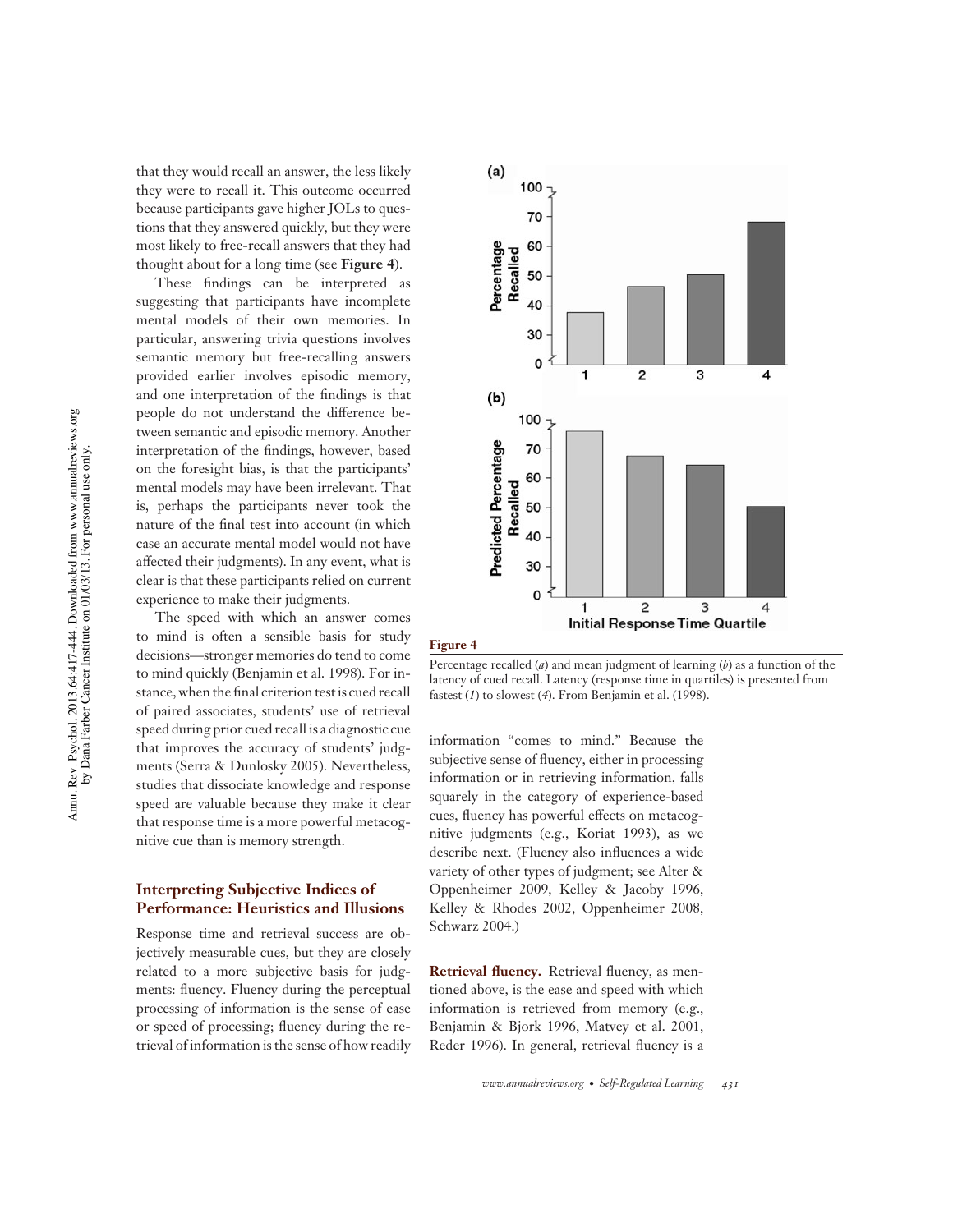useful heuristic in terms of judging how well something is known, but it can be misleading and create illusions of knowing when it is the product of factors unrelated to degree of learning, such as priming. Kelley & Lindsay (1993), for example, demonstrated that participants' confidence in their answers to generalknowledge questions (e.g., "What was Buffalo Bill's last name?"), whether correct or incorrect, was increased when those answers (e.g., "Cody" or "Hickok") had been pre-exposed in an earlier phase of the experiment. It appears that people are susceptible to using (i.e., misattributing) the sense of familiarity or ease of perception as an index of knowing, even when such fluency does not reflect actual understanding or learning (see also Jacoby et al. 1989).

Confidence judgments like those manipulated by Kelley & Lindsay (1993) are retrospective judgments about an answer that has just been given. Troublingly, it is possible to manipulate confidence in eyewitness testimony by artificially boosting fluency (Shaw 1996). But confidence judgments probably influence study decisions less than JOLs do. The more fluently information comes to mind, the more likely students are to decide they know it, and therefore put it aside and stop studying.

**Encoding fluency.** Encoding fluency—that is, the subjective feeling that it is easy or difficult to learn a piece of information—is another important influence on decisions about studying (e.g., Miele et al. 2011). For example, Hertzog et al. (2003) asked participants to study unrelated pairs of concrete words. They were also asked to form a mental image of each pair and then make a JOL. Faster encoding (i.e., higher fluency) was associated with higher JOLs. Yet, encoding fluency was misleading (see also Castel et al. 2007) because recall was not correlated with fluency. Thus, like retrieval fluency, encoding fluency can be misleading, but high encoding fluency may decrease the chance that a student will restudy the item.

Perceptual fluency. Metacognitive judgments tend to be higher for items with

greater perceptual fluency—that is, items that are subjectively easier to process at a perceptual level. Reder (1987), for example, found that simply pre-exposing key words in a question (such as the words "golf" and "par" in the question "What is the term in golf for scoring one under par?") increased subjects' confidence that they would be able to produce the answer to a given question. Also, as mentioned previously, words presented in larger fonts have been incorrectly judged to be more memorable (Kornell et al. 2011, Rhodes & Castel 2008). Words presented at a louder volume were also incorrectly rated as more memorable (Rhodes & Castel 2009). A recent study even suggested that perceptual fluency can decrease learning: Students learned more when in-class PowerPoint presentations and handouts were converted to fonts that decreased fluency (Diemand-Yauman et al. 2011). This is a worrying outcome given that students judge that they have learned more when information seems more fluent. Such misperceptions may lead to undesirable study decisions. Teachers are affected by fluency as well: The teachers involved in the Diemand-Yauman studies initially objected to using the disfluent fonts that ended up enhancing learning.

**Fluency of induction.** Self-regulated learning is not limited to one type of learning. Most of the research on the topic involves materials that can be memorized, but such materials do not capture inductive learning—learning a concept or category by observing examples. For example, learning to differentiate elm trees from oaks and maples requires seeing examples of each kind of tree.

Judging the progress of inductive learning is similar to judgments based on encoding fluency. In many cases it relates to perceptual fluency as well. For example, Kornell & Bjork (2008a) investigated inductive learning by presenting paintings by 12 different artists (also see Kornell et al. 2010). Some artists' paintings were presented on consecutive trials while other artists' paintings were presented interleaved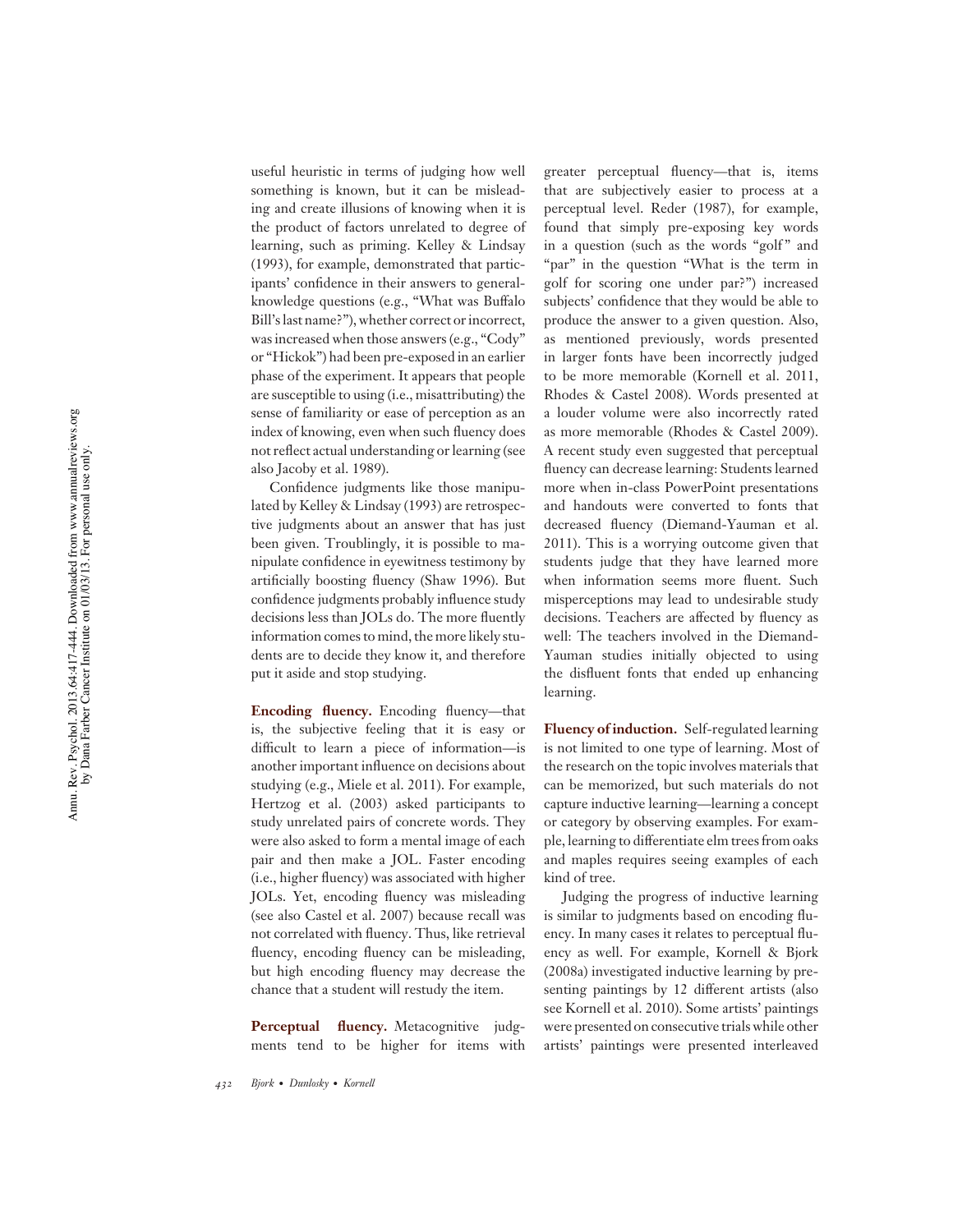with other paintings. As a test, participants were asked which artist painted each of a set of previously unpresented paintings. They were more accurate following interleaved (i.e., spaced) learning than following blocked (i.e., massed) learning.

Blocking may have made it easier to notice similarities within a given artist's paintings, whereas the value of interleaving appears to lie, at least in part, in highlighting differences between categories (Kang & Pashler 2012, Wahlheim et al. 2011). The benefit of interleaving is consistent with a large literature on the benefits of spaced practice in noninductive learning (e.g., Cepeda et al. 2006, Dempster 1996) (see sidebar Why Does Interleaving Enhance Learning?).

As **Figure 5** shows, the majority of Kornell & Bjork's (2008a) participants incorrectly believed that blocking had been more effective than interleaving (for similar results, see Kornell et al. 2010, Wahlheim et al. 2011, Zulkiply et al. 2012). Massing appears to increase the fluency of induction by increasing the retrieval fluency of prior exemplars of a category (also see Wahlheim et al. 2012). In a blocked schedule, the previous example of a category, which was just presented, is highly fluent, whereas it is not in an interleaved schedule. Thus blocked studying is rated as more effective than interleaving. This metacognitive error occurs in noninductive learning as well (Dunlosky & Nelson 1994, Kornell 2009, Simon & Bjork 2001, Zechmeister & Shaughnessy 1980), although, as mentioned previously, students do tend to space their studying at least to some degree (see Son & Kornell 2009 and section What Do Students Believe About How to Learn?).

**When subjective experience is the best basis for predictions.** We have stressed those instances when subjective experience can be misleading, but it is important to emphasize that there are situations in which subjective experience can be the best basis for judgments and predictions. Related to hindsight biases, for

# **WHY DOES INTERLEAVING ENHANCE LEARNING?**

Interleaving study sessions on separate to-be-learned topics or procedures introduces spacing of the study or practice sessions on a given topic or procedure, but do the benefits of interleaving go beyond the benefits of spacing? Interleaving introduces contextual interference, that is, interference among the separate topics or procedures to be learned (for a review, see Lee 2012), and in the domain of motor skills there is substantial support for the idea that interleaving practice on separate skills to be learned, such as the several strokes in tennis, requires that motor programs corresponding to those skills be repeatedly reloaded, rather than executed over and over again, which has learning benefits. Other findings, though, especially in the domain of learning concepts and categories, suggest that contextual interference introduced by interleaving triggers comparisons and contrasts that result in a higher-order mental representation of how different concepts or categories relate to each other, which then fosters retention and transfer. In that view, the benefits of interleaving indeed go beyond the benefits of spacing per se, but the issue remains a matter of current interest and research (see, e.g., Kang & Pashler 2012, Taylor & Rohrer 2010).

example, being exposed to answers and solutions can deny us the type of subjective experience that might otherwise provide a valuable basis for judging our competence, and our subjective experience can be an especially valuable guide in situations where we lack other bases for making judgments and predictions. Jacoby & Kelley (1987), for example, demonstrated that subjects' judgments of the relative difficulty of anagrams (such as "FSCAR-?????"), as measured by the solution performance of other subjects, were much less accurate if made with the solution present (e.g., "FSCAR-SCARF") than if made after having the subjective experience of solving the anagram. Basically, when subjective experience is denied in situations where we do not have another valid basis for judgments and predictions—such as in solving anagrams, where people do not, apparently, have an adequate theory as to what makes anagrams difficult—judgments and predictions can be impaired.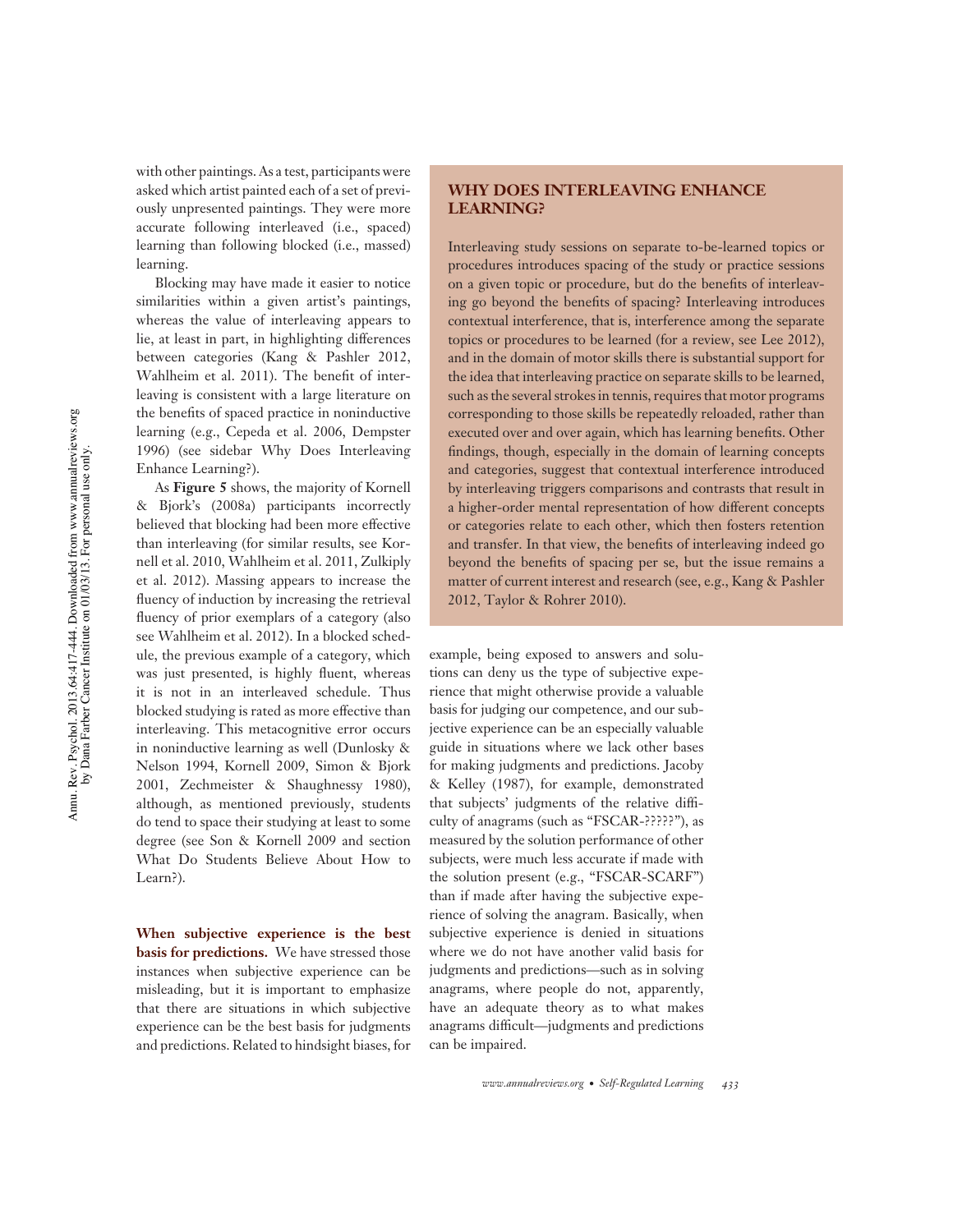

#### **Figure 5**

Number of participants (out of 120) who judged massing as more effective than, equally effective as, or less effective than interleaving in Kornell & Bjork (2008a). For each judgment, participants are divided into groups on the basis of their actual performance.

## **Learning Versus Performance and the Unintuitive Benefits of Desirable Difficulties**

Because people make study decisions while they are studying, they tend to be drawn to techniques that lead to the best performance during study. Making study activities easier—by, for example, massing practice—tends to increase judgments of learning, which is problematic because conditions that make learning seem easier can actually decrease long-term learning. Activities such as spacing and interleaving, generating answers, testing oneself, and varying the conditions of learning are known as desirable difficulties (Bjork 1994, Bjork & Bjork 2011). They impair performance—and, hence, apparent learning—during acquisition, but enhance long-term learning. The

fundamental problem with using fluency as a basis for study decisions is that learners often interpret high fluency as signaling a high rate of improvement when it can actually, under some circumstances, signal just the opposite. Educators fall victim to this error when they design textbooks that mass studying on one topic at a time instead of periodically returning to prior topics in an effort to promote spaced learning (e.g., Rohrer & Taylor 2006, 2007). Students are prone to the same illusions when regulating their own study activities.

## **ATTITUDES AND ASSUMPTIONS THAT CAN IMPAIR SELF-REGULATED LEARNING**

As we stated in the beginning of this review, it has become increasingly important that one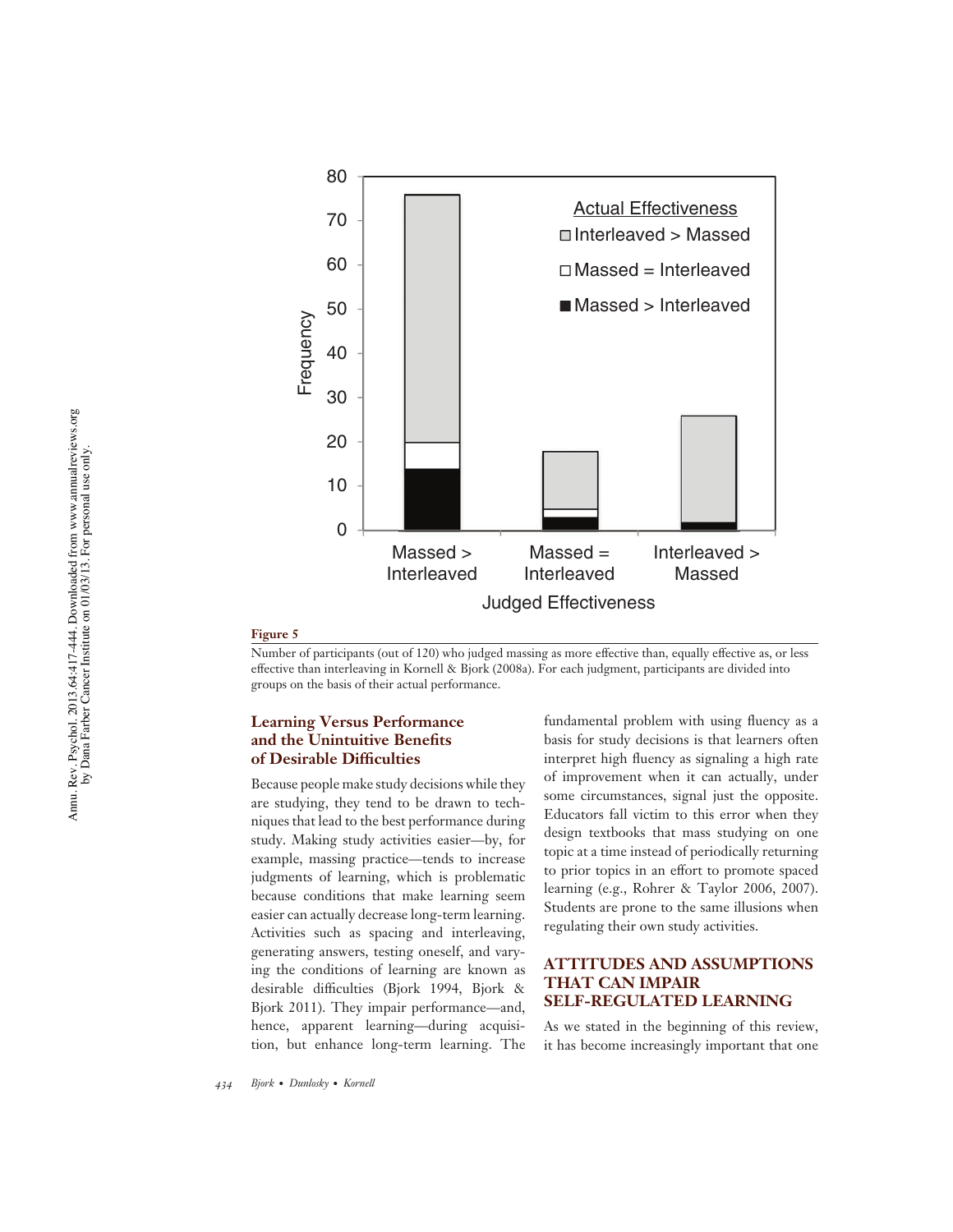be able to manage one's own learning effectively. We also stressed, though, that becoming truly effective in managing one's own learning is not easy: Doing so requires not only gaining a general understanding of the unique storage and retrieval processes that characterize human memory, but also overcoming certain intuitions, knowing what activities are and are not productive for learning, and avoiding being fooled by current performance and feelings of fluency that reflect factors other than the kind of encoding and understanding that supports long-term retention and transfer. Becoming sophisticated as a learner is also difficult, in our opinion, because doing so requires overcoming societal attitudes and assumptions that are often counterproductive for learning, which we discuss below.

## **Misunderstanding the Meaning and Role of Errors and Mistakes**

Errors and mistakes are typically viewed as something to avoid during the learning process, in part out of fear that they will be interpreted by ourselves or others—as documenting our inadequacies as a learner, but also out of a concern that such errors or mistakes, by virtue of being produced, will be learned. A variety of research findings suggest, by contrast, that making errors is often an essential component of efficient learning. Introducing desirable difficulties into learning procedures, for example, such as variation or interleaving, tends to result in more errors being made during the acquisition process, but it also tends to enhance long-term retention and transfer (e.g., Lee 2012, Simon & Bjork 2001, Taylor & Rohrer 2010). Conversely, manipulations that eliminate errors can often eliminate learning. Thus, for example, when retrieval of to-be-learned information is made so easy as to insure success, by virtue of recency, strong cue support, or some other factor, the benefits of such retrieval as a learning event tend to be mostly or entirely eliminated (e.g., Landauer & Bjork 1978, Rawson & Kintsch 2005, Whitten & Bjork 1977).

Kornell et al. (2009; also see Grimaldi & Karpicke 2012, Hays et al. 2012, Huelser & Metcalfe 2012, Knight et al. 2012, Vaughn & Rawson 2012) have also demonstrated that anticipating, unsuccessfully, a to-be-learned response can enhance learning. If participants are asked to predict what associate of a given cue word (e.g., Whale) is to be learned before they are shown the actual to-be-learned target (e.g., Mammal), their later cued recall (e.g., Whale: \_\_?\_\_) of the target word is enhanced, versus a pure study condition (e.g., Whale: Mammal), even when the predicted associate differs from the target associate and the total time is equated in the test and the study conditions. More specifically, using 8 seconds to generate a response that turns out to be wrong ("Dolphin," say, in response to the cue Whale), followed by 5 seconds studying the correct response, produces better recall than does studying the correct response for 13 seconds. Significantly, when Huelser & Metcalfe (2012) asked participants, after the final test, which condition, the study or test condition, helped them most to learn the pairs, they said the study condition, even after their own recall performance went in the other direction. Using a somewhat different procedure, Richland et al. (2009) found that long-term learning benefited when participants were asked questions that they could not answer prior to studying text materials.

Making errors appears to create opportunities for learning and, surprisingly, that seems particularly true when errors are made with high confidence. Butterfield & Metcalfe (2001) found that feedback was especially effective when it followed errors made with high confidence versus errors made with low confidence, a finding they labeled a hypercorrection effect. It is an effect that has now been replicated many times (e.g., Butler et al. 2011, Metcalfe & Finn 2011), including at retention intervals long enough to be educationally realistic.

From the standpoint of becoming sophisticated as a learner, the basic message is that making errors and struggling, rather than being simply discouraging, should also be viewed as important opportunities for learning.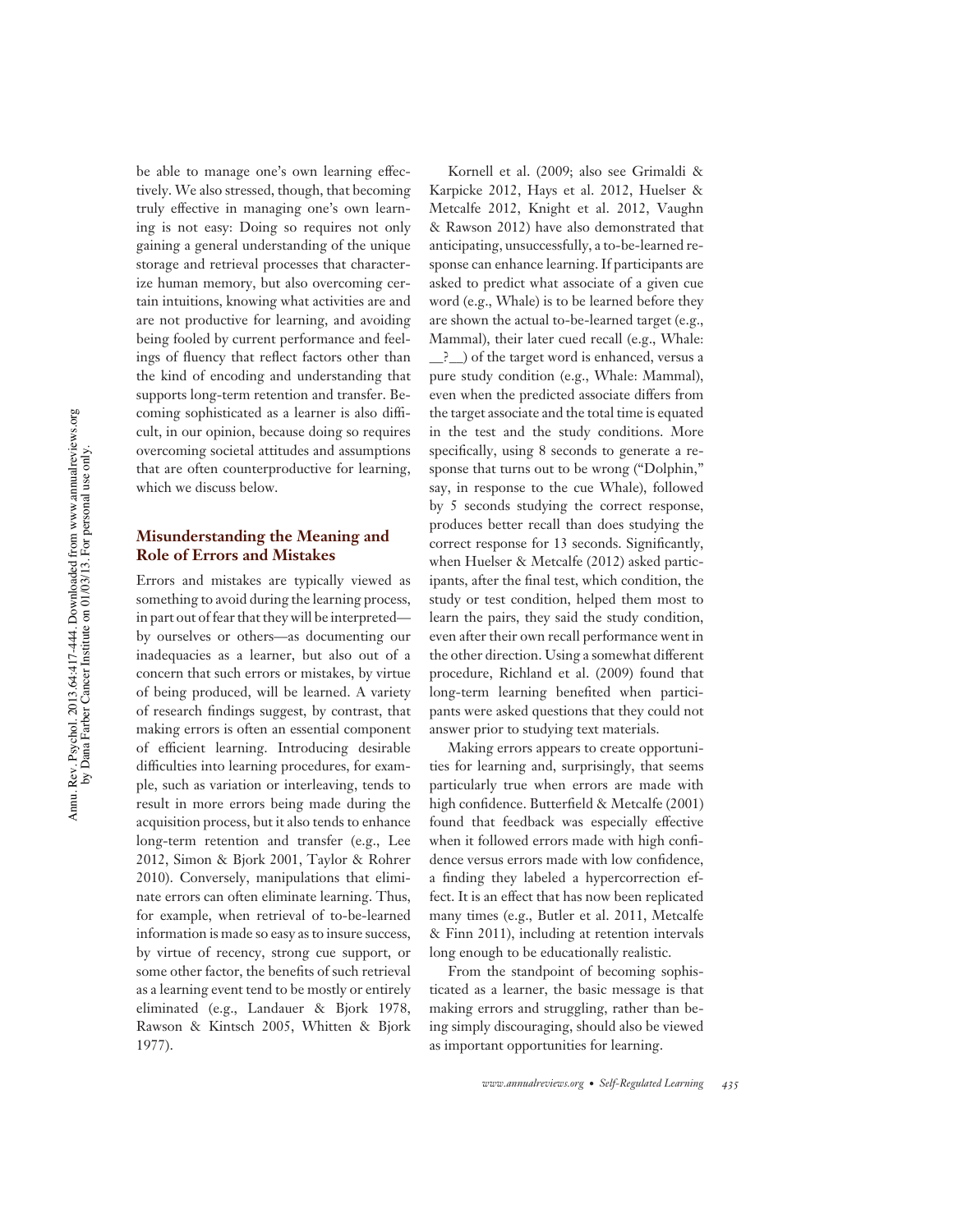# **Overattributing Differences in Performance to Innate Differences in Ability**

There is, in our view, an overappreciation in our society of the role played by innate differences among individuals in determining what can be learned and how much can be learned, and that overappreciation is coupled with an underappreciation of the power of training, practice, and experience. This combination of overappreciating innate differences and underappreciating the roles of effort and practice can lead individuals to assume that there are certain limits on what they can learn, resulting in an underestimation of their own capacity to learn. Basically, to use Dweck's (2006) terms, learners need to have a growth mindset, not a fixed mindset. Differences between individuals do matter, but mostly because new learning builds on old learning, so the level of old learning an individual brings to new learning really matters, and because our personal family and cultural histories have a profound effect on our aspirations and expectations with respect to learning.

# **Assuming That Learning Should Be Easy**

Finally, another common assumption that can be counterproductive is that learning can be, and should be, easy. Such an assumption is fueled by various "made-easy" self-help books, by the common assumption that it important to increase performance in classrooms (when doing so can actually damage long-term learning), and by the idea that we each have our own style of learning. The very influential styles-of-learning idea involves what Pashler et al. (2009) labeled a meshing hypothesis—namely, that learning will be effective and easy if material is presented to the learner in a way that meshes with his or her learning style. In their review of the existing evidence, Pashler et al. could find no support for the meshing hypothesis and even found some evidence that suggests the opposite—that, for example, someone with high visual/spatial ability scores may profit most from verbal

*436 Bjork* · *Dunlosky* · *Kornell*

instruction, whereas the converse may be true for individuals testing high for verbal abilities.

Our review suggests that effective learning can be fun, it can be rewarding, and it can save time, but it is seldom easy. The most effective cognitive processes involve some effort by the learner—to notice connections and linkages, to come up with examples and counterexamples, to generate and retrieve, and so forth. In short, effective learning requires the active participation of the learner.

# **CONCLUDING COMMENTS ON SOME FREQUENTLY ASKED HOW-TO-STUDY QUESTIONS**

As teachers and researchers interested in improving student learning, we have compiled a list of frequently asked questions. We have tried to select questions that are on students' minds, which means the questions do not mesh perfectly with the principles discussed in this article. To conclude this review, we consider some of these questions and how we might answer them given current research on students' metacognitive and self-regulated learning.

# **"What Is the Format of the Upcoming Test?"**

This may be the most common question students ask. It can annoy teachers because it is not about content, similar to the question "Will that be on the test?" It is, however, an insightful question from the standpoint of self-regulated learning because it implies that the student wants to regulate his or her own learning—and will presumably study differently depending on whether the test will have, say, a multiple-choice versus an essay format. For the former, they may decide to simply skim the relevant materials, whereas for the latter, they may attempt practice testing because doing so reflects essay writing. Unfortunately, the question posed in this manner further highlights misconceptions students have about learning, because regardless of whether the test is multiple choice or essay, the students will retain the sought-after information better if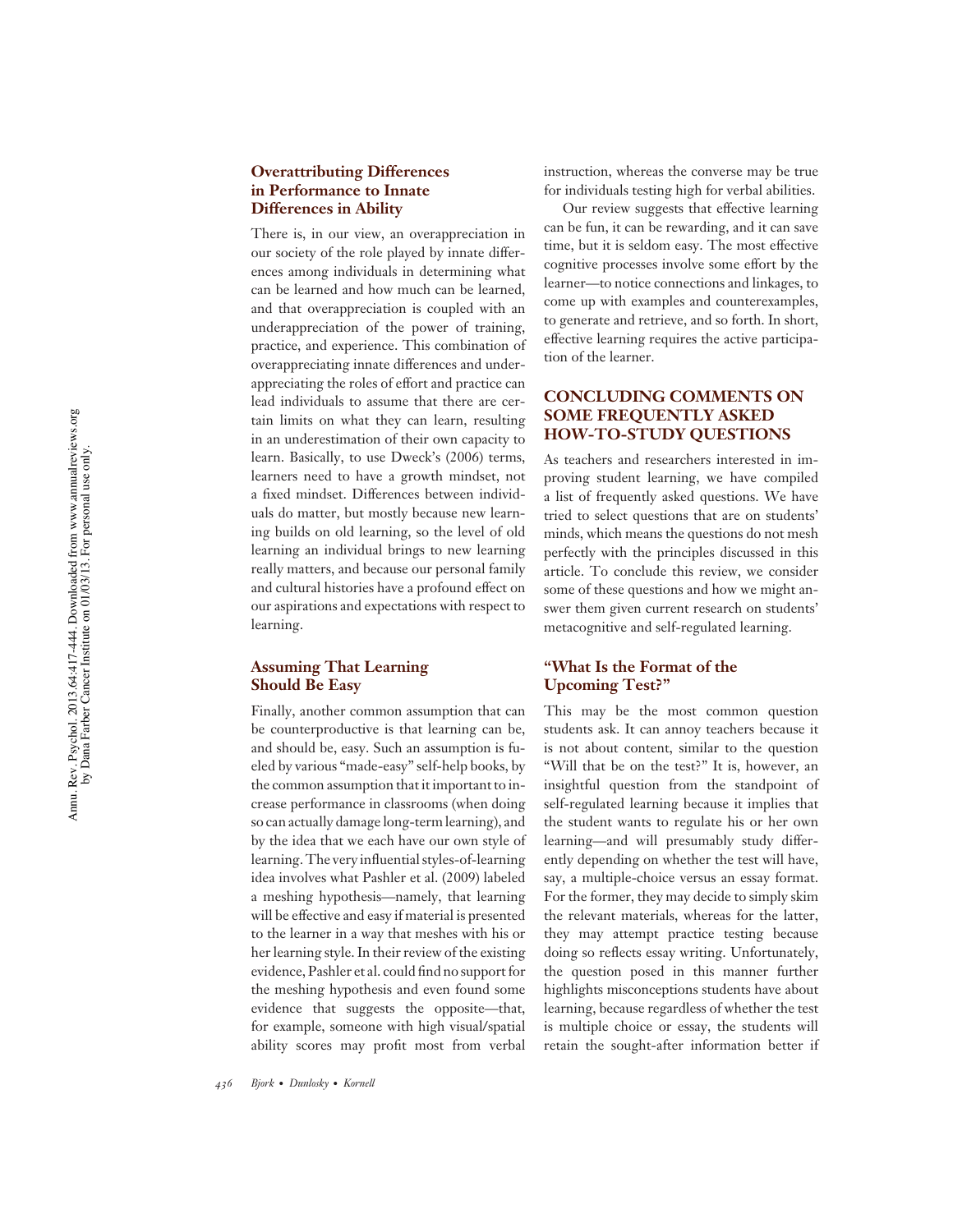they actively participate in learning, such as by elaborating on the to-be-learned material and by using self-testing (although knowing what type of test to expect can increase students' grades; Lundeberg & Fox 1991). Thus, the answer we often give is that you will do best if you assume the exam will require that you truly understand, and can produce from memory, the sought-after information, whether doing so involves recalling facts, answering comprehension questions, or solving problems.

# **"I Study by Copying My Notes. Is That a Good Idea?"**

The answer to this question depends on what is meant by copying. Because verbatim copying is a passive process, it is also not very effective. Rewriting one's notes, however, or reorganizing them, exercises active organizational and elaborative processing, which all introductory psychology students should know from their textbook is valuable (e.g., Schacter et al. 2011). Studying one's notes and then trying to reproduce them without the notes being visible is another active process and takes advantage of the learning benefits of retrieval practice. The answer to this question, therefore, requires finding out exactly what the students in question do when they copy their notes.

## **"Does Cramming Work?"**

A reflexive "no" seems the right answer to this question, but even in this case the answer is not so straightforward. For one thing, if the student doesn't know the material the day before the exam, cramming will produce a better outcome than will not cramming. The best answer to this question is probably "Work for what?" If the student's goal is merely to obtain enough information to pass (or even do well on) an upcoming test, then cramming may work fine. There is even a subset of students who do well in school who frequently cram for tests (e.g., Hartwig & Dunlosky 2012). Massing study sessions, though bad in the long-term, can yield good recall at a short retention interval, even better than spacing study sessions under some

circumstances (e.g., Rawson & Kintsch 2005). If, however, a student's goal is to retain what they learn for a longer period of time (e.g., until they take a more advanced course on the same topic), cramming is very ineffective compared to other techniques. If good performance on an upcoming test and good long-term retention is the goal, then students should study ahead of time and space their learning sessions across days, and then study the night before the exam (e.g., Kornell 2009, Rawson & Dunlosky 2011). Teachers, of course, can use homework assignments, weekly exams, and comprehensive finals to encourage such spaced studying.

# **"I Did So Much Worse Than I Expected. What Happened?"**

As summarized in our review, there are many ways to overestimate one's learning, and some of us consistently overestimate our preparedness for exams. Two routes to such overestimation, as discussed previously in this review, are hindsight bias, looking at to-be-tested material and thinking that it was known all along, and foresight bias, not being aware that when the answer is not present and required on the test other possible answers will come to mind. Perhaps the best answer to this question is a simple one: Take a meaningful self-test without checking the answers until you are done. Only then can you be confident that you know the information (and even then, forgetting can still occur).

## **"How Much Time Should I Spend Studying?"**

This is actually a question students never ask, but perhaps should. Simply spending a lot of time studying is not enough, because that time can be spent very unproductively, but students cannot excel without both (*a*) studying effectively and (*b*) spending enough time doing so. Compounding the problem, it is difficult to monitor one's own study time because study sessions, even attending class, can include email, online shopping, social networks, YouTube, and so on.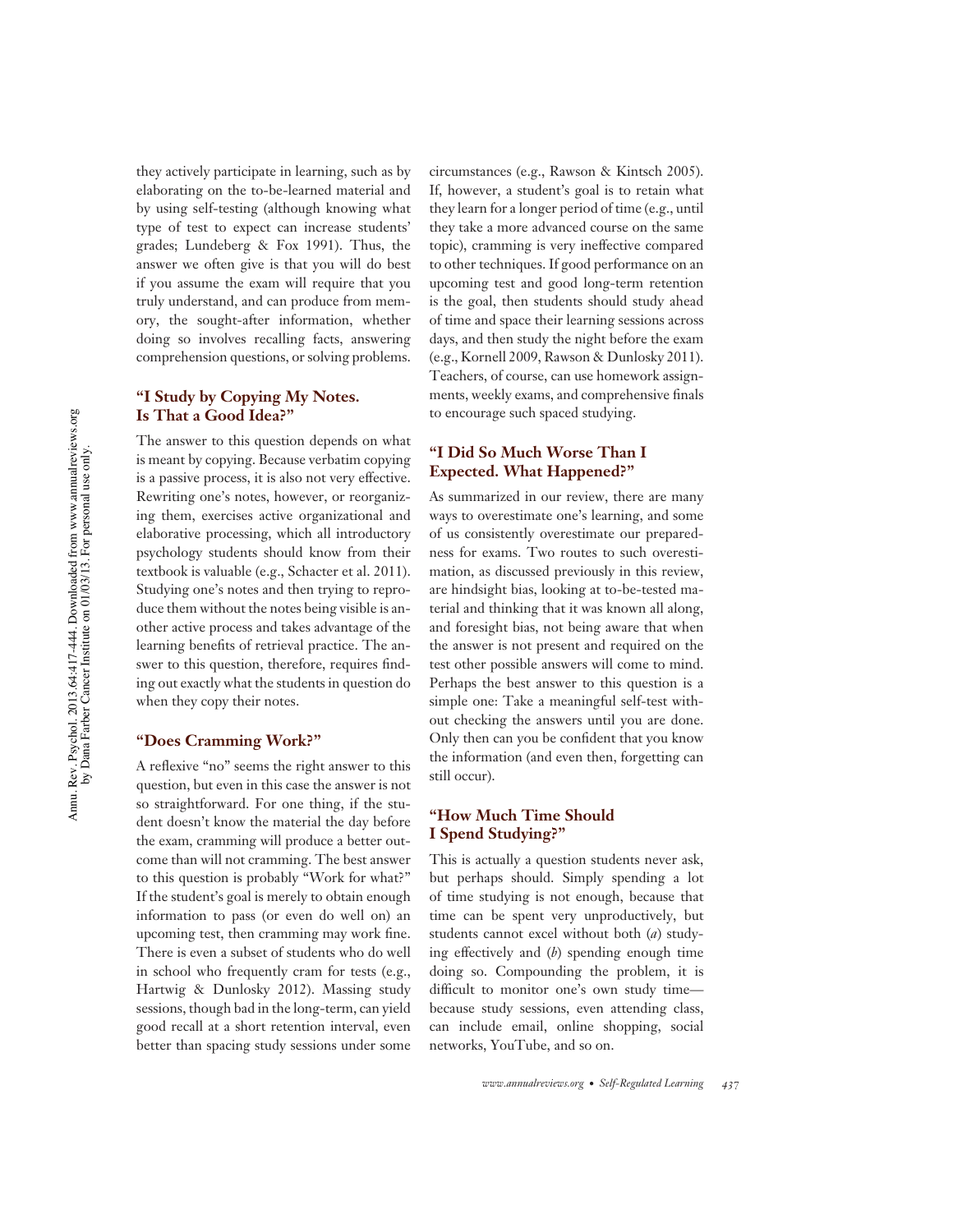## **"How Should I Study To Get Good Grades and Succeed in School?"**

This question is truly basic and there is much to say in response, though not any single answer. Some strategies, such as self-testing and spacing of practice, do seem generally effective across a broad set of materials and contexts, but many strategies are not so broadly effective and will not always be useful. It makes sense to summarize what one is reading, for example, yet writing summaries does not always benefit learning and comprehension and is less effective for students who have difficulty writing summaries

(Dunlosky et al. 2012). Moreover, summarizing a physics problem set may not be appropriate. Studying with other students may be effective if done well (e.g., if students take turns testing one another and providing feedback), but certainly will not work well if such a session turns into a social event or one group member takes the lead and everyone else becomes a passive observer.

As we hope this final section emphasizes, the answers to the questions students tend to ask are seldom simple, and for a good reason: There is much to learn about learning.

#### **SUMMARY POINTS**

- 1. Our complex and rapidly changing world increasingly requires self-initiated and selfmanaged learning, not simply during the years associated with formal schooling, but across the lifespan.
- 2. Learning how to learn is, therefore, a critical survival tool, but research on learning, memory, and metacognitive processes has demonstrated that learners are prone to intuitions and beliefs about learning that can impair, rather than enhance, their effectiveness as learners.
- 3. Becoming sophisticated as a learner requires not only acquiring a basic understanding of the encoding and retrieval processes that characterize the storage and subsequent access to the to-be-learned knowledge and procedures, but also knowing what learning activities and techniques support long-term retention and transfer.
- 4. Managing one's ongoing learning effectively requires accurate monitoring of the degree to which learning has been achieved, coupled with appropriate selection and control of one's learning activities in response to that monitoring.
- 5. Assessing whether learning has been achieved is difficult because conditions that enhance performance during learning can fail to support long-term retention and transfer, whereas other conditions that appear to create difficulties and slow the acquisition process can enhance long-term retention and transfer.
- 6. Learners' judgments of their own degree of learning are also influenced by subjective indices, such as the sense of fluency in perceiving or recalling to-be-learned information, but such fluency can be a product of low-level priming and other factors that are unrelated to whether learning has been achieved.
- 7. Becoming maximally effective as a learner requires interpreting errors and mistakes as an essential component of effective learning rather than as a reflection of one's inadequacies as a learner.
- 8. To be maximally effective also requires an appreciation of the incredible capacity humans have to learn and avoiding the mindset that one's learning abilities are fixed.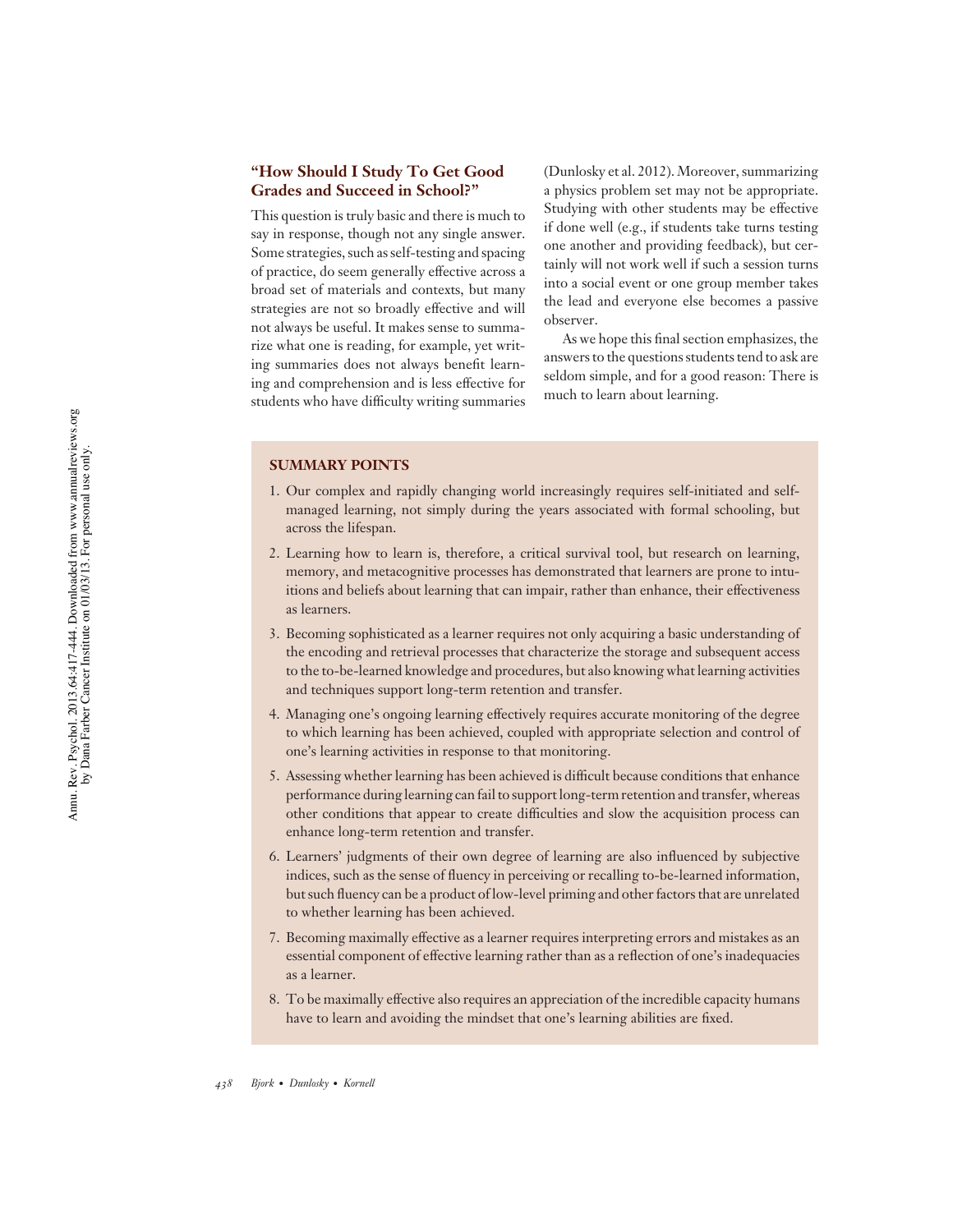## **FUTURE ISSUES**

With respect to how learners should optimize the self-regulation of their learning, there remain key issues, both theoretical and applied. We touched on some theoretical issues in sidebars, and we list some applied issues below.

- 1. What mixture of formal instruction and educational experiences is maximally effective in getting learners to understand how to learn? (For starters, see Morisano et al. 2010.)
- 2. Why does the retrieval practice triggered by testing have such significant effects on learning and how might those effects be maximized by teachers in classrooms and by learners on their own? (For starters, see Halamish & Bjork 2011, Kornell et al. 2011a, Pyc & Rawson 2010.)
- 3. How can teachers become better at monitoring their students' long-term learning or lack thereof? (For starters, see Duffy et al. 2009.)
- 4. Does the act of making metacognitive judgments, such as predicting future performance, enhance later test performance and, possibly, the effectiveness of subsequent study opportunities? If so, what judgments should students make to maximize such effects? (For starters, see McCabe & Soderstrom 2011.)
- 5. Accurate monitoring of learning is a crucial component of effective self-regulation of learning, but students have difficulties in monitoring their learning and comprehension of complex materials. What scaffolds can students use to ensure high levels of monitoring accuracy for complex materials? (For starters, see Dunlosky & Lipko 2007, Thiede et al. 2009.)
- 6. Why and when does making errors potentiate subsequent learning? Recent findings suggest that errors can facilitate the effectiveness of subsequent learning opportunities, but other findings suggest that there are circumstances in which producing errors propagates those errors. (For starters, see Grimaldi & Karpicke 2012, Kornell et al. 2009.)

## **DISCLOSURE STATEMENT**

The authors are not aware of any affiliations, memberships, funding, or financial holdings that might be perceived as affecting the objectivity of this review.

#### **LITERATURE CITED**

- Alter AL, Oppenheimer DM. 2009. Uniting the tribes of fluency to form a metacognitive nation. *Pers. Soc. Psychol. Rev.* 13:219–35
- Anderson MC, Bjork RA, Bjork EL. 1994. Remembering can cause forgetting: retrieval dynamics in long-term memory. *J. Exp. Psychol.: Learn. Mem. Cogn.* 20:1063–87
- Ariel R, Dunlosky J, Bailey H. 2009. Agenda-based regulation of study-time allocation: when agendas override item-based monitoring. *J. Exp. Psychol.: Gen.* 138:432–47
- Atkinson RC. 1972. Optimizing the learning of a second-language vocabulary. *J. Exp. Psychol.* 96:124–29
- Bahrick HP. 1979. Maintenance of knowledge: questions about memory we forgot to ask. *J. Exp. Psychol.: Gen.* 108:296–308
- Bartlett FC. 1932. *Remembering: A Study in Experimental and Social Psychology*. New York: Cambridge Univ. Press
- Benjamin AS, Bird RD. 2006. Metacognitive control of the spacing of study repetitions. *J. Mem. Lang.* 55:126– 37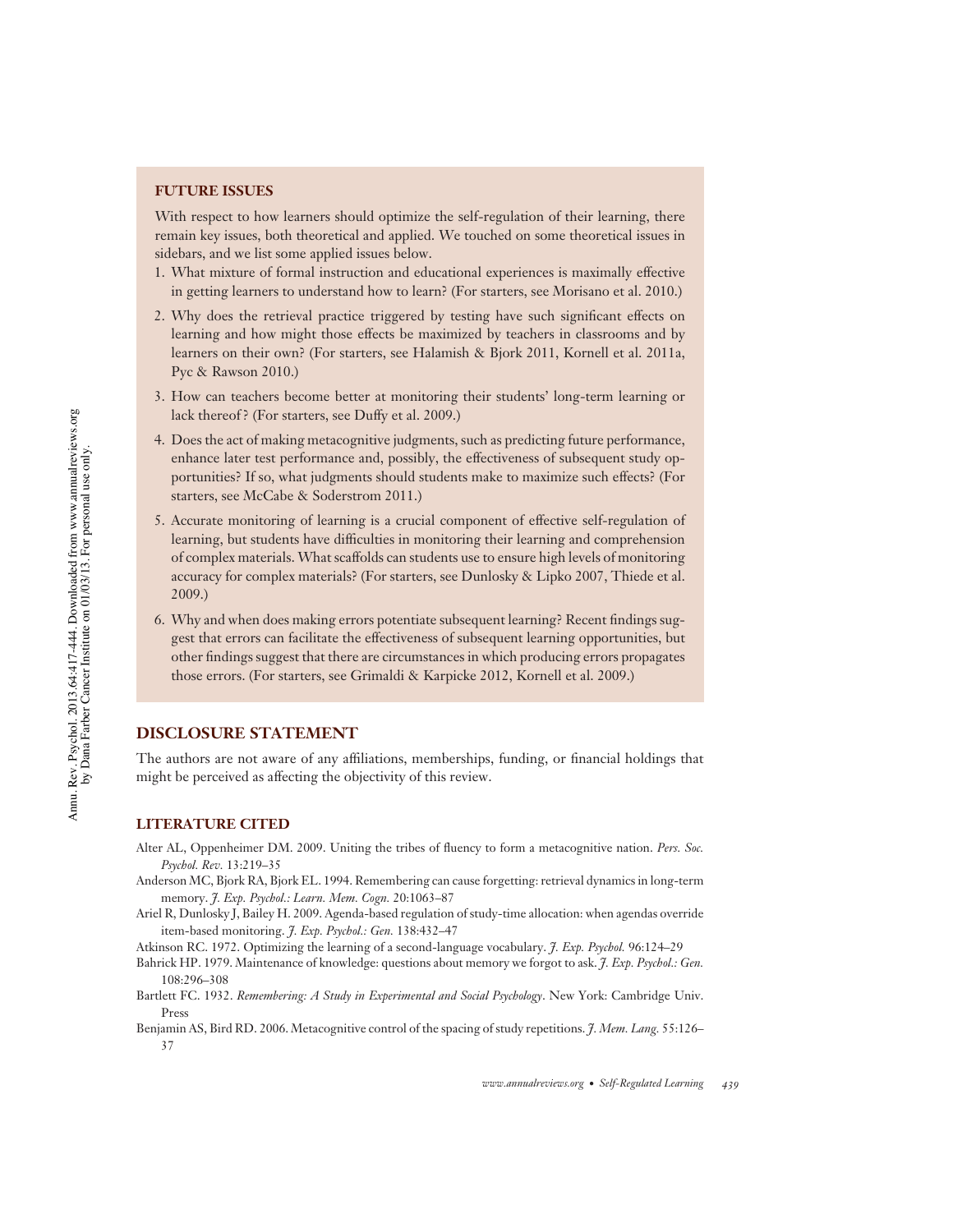- Benjamin AS, Bjork RA. 1996. Retrieval fluency as a metacognitive index. In *Implicit Memory and Metacognition*, ed. LM Reder, pp. 309–38. Mahwah, NJ: Erlbaum
- Benjamin AS, Bjork RA, Schwartz BL. 1998. The mismeasure of memory: when retrieval fluency is misleading as a metamnemonic index. *J. Exp. Psychol.: Gen.* 127:55–68
- Bjork EL, Bjork RA. 2011. Making things hard on yourself, but in a good way: creating desirable difficulties to enhance learning. In *Psychology and the Real World: Essays Illustrating Fundamental Contributions to Society*, ed. MA Gernsbacher, RW Pew, LM Hough, JR Pomerantz, pp. 56–64. New York: Worth
- Bjork RA. 1975. Retrieval as a memory modifier. In *Information Processing and Cognition: The Loyola Symposium*, ed. R Solso, pp. 123–44. Hillsdale, NJ: Erlbaum
- Bjork RA. 1994. Memory and metamemory considerations in the training of human beings. In *Metacognition: Knowing About Knowing*, ed. J Metcalfe, A Shimamura, pp. 185–205. Cambridge, MA: MIT Press
- Bjork RA. 2011. On the symbiosis of remembering, forgetting and learning. In *Successful Remembering and Successful Forgetting: A Festschrift in Honor of Robert A. Bjork*, ed. AS Benjamin, pp. 1–22. London: Psychol. Press
- Bjork RA, Bjork EL. 1992. A new theory of disuse and an old theory of stimulus fluctuation. In *From Learning Processes to Cognitive Processes: Essays in Honor of William K. Estes*, ed. A Healy, S Kosslyn, R Shiffrin, vol. 2, pp. 35–67. Hillsdale, NJ: Erlbaum
- Butler AC, Fazio LK, Marsh EJ. 2011. The hypercorrection effect persists over a week, but high-confidence errors return. *Psychon. Bull. Rev.* 18:1238–44
- Butterfield B, Metcalfe J. 2001. Errors committed with high confidence are hypercorrected. *J. Exp. Psychol.: Learn. Mem. Cogn.* 27:1491–94
- Carpenter SK. 2011. Semantic information activated during retrieval contributes to later retention: support for the mediator effectiveness hypothesis of the testing effect. *J. Exp. Psychol.: Learn. Mem. Cogn.* 37:1547–52
- Castel AD, McCabe DP, Roediger H. 2007. Illusions of competence and overestimation of associative memory for identical items: evidence from judgments of learning. *Psychon. Bull. Rev.* 14:107–11
- Cepeda NJ, Pashler H, Vul E, Wixted JT, Rohrer D. 2006. Distributed practice in verbal recall tasks: a review and quantitative synthesis. *Psychol. Bull.* 132:354–80
- Cohen MS, Halamish V, Bjork RA. 2011. *Learners fail to appreciate benefits of longer spacings over shorter spacings in repeated practice*. Poster presented at Annu. Meet. Psychon. Soc., 52nd, Seattle, Wash.
- Crede M, Phillips L. 2011. A meta-analytic review of the motivated strategies for learning questionnaire. ´ *Learn. Individ. Differ.* 21:337–46
- Dempster FN. 1996. Distributing and managing the conditions of encoding and practice. In *Memory*, ed. R Bjork, E Bjork, pp. 317–44. San Diego, CA: Academic
- Diemand-Yauman C, Oppenheimer DM, Vaughan EB. 2011. Fortune favors the bold (and the italicized): effects of disfluency on educational outcomes. *Cognition* 118:114–18
- Duffy GG, Miller S, Parsons S, Meloth M. 2009. Teachers as metacogntive professionals. In *Handbook of Metacognition in Education*, ed. DJ Hacker, J Dunlosky, AC Graesser, pp. 240–56. New York: Taylor & Francis
- Dunlosky J, Ariel R. 2011a. Self-regulated learning and the allocation of study time. In *The Psychology of Learning and Motivation: Advances in Research and Theory*, vol. 54, ed. BH Ross, pp. 103–40. San Diego, CA: Elsevier
- Dunlosky J, Ariel R. 2011b. The influence of agenda-based and habitual processes on item selection during study. *J. Exp. Psychol.: Learn. Mem. Cogn.* 37:899–912
- Dunlosky J, Lipko A. 2007. Metacomprehension: a brief history and how to improve its accuracy. *Curr. Dir. Psychol. Sci.* 16:228–32
- Dunlosky J, Nelson TO. 1992. Importance of the kind of cue for judgments of learning ( JOL) and the delayed JOL effect. *Mem. Cogn.* 20:374–80
- Dunlosky J, Nelson TO. 1994. Does the sensitivity of judgments of learning ( JOLs) to the effects of various study activities depend on when the JOLs occur? *J. Mem. Lang.* 33:545–65
- Dunlosky J, Rawson KA. 2012. Overconfidence produces underachievement: inaccurate self evaluations undermine students' learning and retention. *Learn. Instr.* 22:271–80

*440 Bjork* · *Dunlosky* · *Kornell*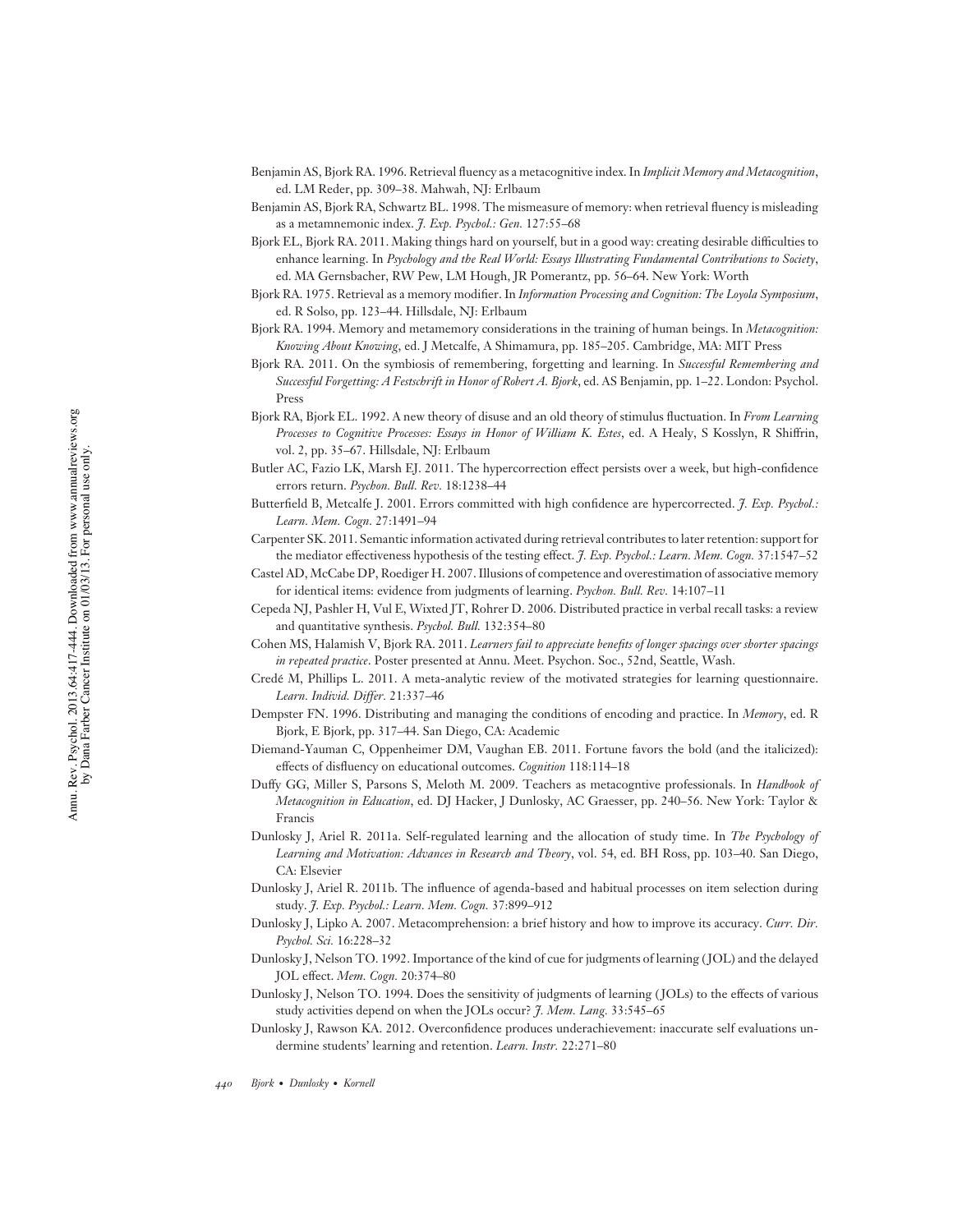Annu. Rev. Psychol. 2013.64:417-444. Downloaded from www.annualreviews.org<br>by Dana Farber Cancer Institute on 01/03/13. For personal use only. Annu. Rev. Psychol. 2013.64:417-444. Downloaded from www.annualreviews.org by Dana Farber Cancer Institute on 01/03/13. For personal use only.

- Dunlosky J, Rawson KA, Marsh EJ, Nathan MJ, Willingham DT. 2012. Improving students' learning with effective learning techniques: promising directions from cognitive and educational psychology. *Psychol. Sci. Public Interest.* In press
- Dunlosky J, Serra M, Baker JMC. 2007. Metamemory applied. In *Handbook of Applied Cognition*, ed. FT Durso, RS Nickerson, ST Dumais, S Lewandowsky, TJ Perfect, pp. 137–59. New York: Wiley. 2nd ed.
- Dunlosky J, Thiede KW. 1998. What makes people study more? An evaluation of factors that affect people's self-paced study and yield "labor-and-gain" effects. *Acta Psychol.* 98:37–56
- Dweck CS. 2006. *Mindset*. New York: Random House
- Finn B, Metcalfe J. 2007. The role of memory for past test in the underconfidence with practice effect. *J. Exp. Psychol.: Learn. Mem. Cogn.* 33:238–44
- Finn B, Metcalfe J. 2008. Judgments of learning are influenced by memory for past test. *J. Mem. Lang.* 58:19–34
- Fischhoff B. 1975. Hindsight is not equal to foresight: the effects of outcome knowledge on judgment under uncertainty. *J. Exp. Psychol.: Hum. Percept. Perform.* 1:288–99
- Fritz CO, Morris PE, Bjork RA, Gelman R, Wickens TD. 2000. When further learning fails: stability and change following repeated presentation of text. *Br. J. Psychol.* 91:493–511
- Grimaldi PJ, Karpicke JD. 2012. When and why do retrieval attempts enhance subsequent encoding? *Mem. Cogn.* 40:505–13
- Gurung RAR, Weidert J, Jeske A. 2010. Focusing on how students study. *J. Scholars. Teach. Learn.* 10:28–35
- Halamish V, Bjork RA. 2011. When does testing enhance retention? A distribution-based interpretation of retrieval as a memory modifier. *J. Exp. Psychol.: Learn. Mem. Cogn.* 37:801–12
- Hart JT. 1965. Memory and the feeling-of-knowing experience. *J. Educ. Psychol.* 56:208–16
- Hartwig MK, Dunlosky J. 2012. Study strategies of college students: Are self-testing and scheduling related to achievement? *Psychon. Bull. Rev.* 19:126–34
- Hays M, Kornell N, Bjork RA. 2012. When and why a failed test potentiates the effectiveness of subsequent study. *J. Exp. Psychol: Learn. Mem. Cogn.* In press
- Hertzog C, Dunlosky J, Robinson AE, Kidder DP. 2003. Encoding fluency is a cue used for judgments about learning. *J. Exp. Psychol: Learn. Mem. Cogn.* 29:22–34
- Huelser BJ, Metcalfe J. 2012. Making related errors facilitates learning, but learners do not know it. *Mem. Cogn.* 40:514–27
- Jacoby LL. 1978. On interpreting the effects of repetition: solving a problem versus remembering a solution. *J. Verbal Learn. Verbal Behav.* 17:649–67
- Jacoby LL, Kelley CM. 1987. Unconscious influences of memory for a prior event. *Pers. Soc. Psychol. Bull.* 13:314–36
- Jacoby LL, Kelley CM, Dywan J. 1989. Memory attributions. In *Varieties of Memory and Consciousness: Essays in Honour of Endel Tulving*, ed. H Roediger, FM Craik, pp. 391–422. Hillsdale, NJ: Erlbaum
- Kang SK, Pashler H. 2012. Learning painting styles: spacing is advantageous when it promotes discriminative contrast. *Appl. Cogn. Psychol.* 26:97–103
- Karpicke JD. 2009. Metacognitive control and strategy selection: deciding to practice retrieval during learning. *J. Exp. Psychol.: Gen.* 138:469–86
- Karpicke JD, Butler AC, Roediger H. 2009. Metacognitive strategies in student learning: Do students practise retrieval when they study on their own? *Memory* 17:471–79
- Kelley CM, Jacoby LL. 1996. Adult egocentrism: subjective experience versus analytic bases for judgment. *J. Mem. Lang.* 35:157–75
- Kelley CM, Lindsay DS. 1993. Remembering mistaken for knowing: ease of retrieval as a basis for confidence in answers to general knowledge questions. *J. Mem. Lang.* 32:1–24
- Kelley CM, Rhodes MG. 2002. Making sense and nonsense of experience: attributions in memory and judgment. In *The Psychology of Learning and Motivation: Advances in Research and Theory*, vol. 41, ed. H Ross, pp. 293–320. San Diego, CA: Academic
- Kimball DR, Metcalfe J. 2003. Delaying judgments of learning affects memory, not metamemory. *Mem. Cogn.* 31:918–29
- King JF, Zechmeister EB, Shaughnessy JJ. 1980. Judgments of knowing: the influence of retrieval practice. *Am. J. Psychol.* 93:329–43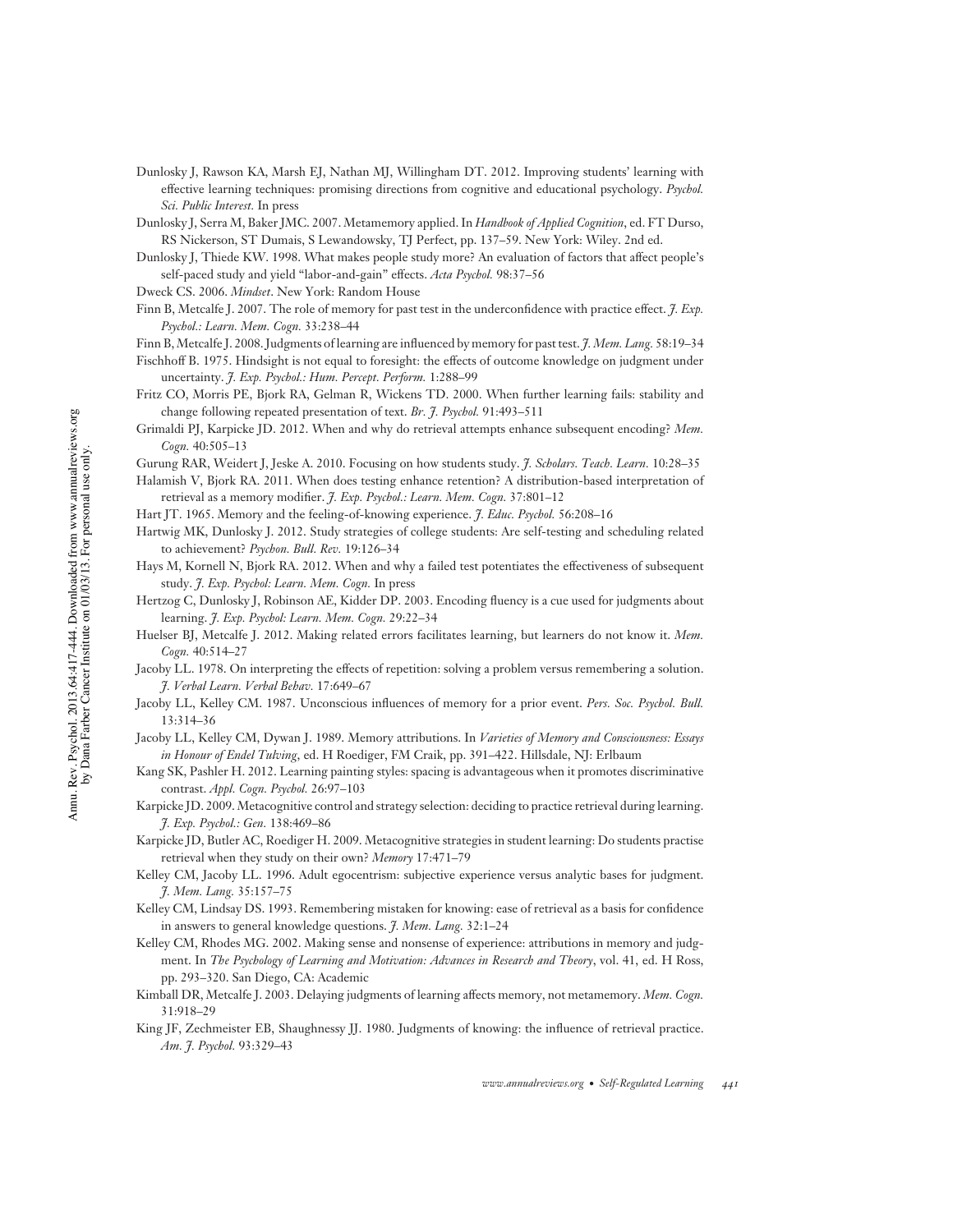- Knight JB, Hunter Ball B, Brewer GA, DeWitt MR, March RL. 2012. Testing unsuccessfully: a specification of the underlying mechanisms supporting its influence on retention. *J. Mem. Lang.* 66:731–46
- Koriat A. 1993. How do we know that we know? The accessibility model of the feeling of knowing. *Psychol. Rev.* 100:609–39
- Koriat A. 1997. Monitoring one's own knowledge during study: a cue-utilization approach to judgments of learning. *J. Exp. Psychol.: Gen.* 126:349–70
- Koriat A, Bjork RA. 2005. Illusions of competence in monitoring one's knowledge during study. *J. Exp. Psychol.: Learn. Mem. Cogn.* 31:187–94
- Koriat A, Bjork RA, Sheffer L, Bar SK. 2004. Predicting one's own forgetting: the role of experience-based and theory-based processes. *J. Exp. Psychol.: Gen.* 133:643–56
- Kornell N. 2009. Optimizing learning using flashcards: Spacing is more effective than cramming. *Appl. Cogn. Psychol.* 23:1297–317
- Kornell N. 2011. Failing to predict future changes in memory: A stability bias yields long-term overconfidence. In *Successful Remembering and Successful Forgetting: A Festschrift in Honor of Robert A. Bjork*, ed. AS Benjamin, pp. 365–86. New York: Psychol. Press
- Kornell N. 2012. A stability bias in human memory. In *Encyclopedia of the Sciences of Learning*, ed. N Seel, pp. 4–7. New York: Springer
- Kornell N, Bjork RA. 2007. The promise and perils of self-regulated study. *Psychon. Bull. Rev.* 6:219–24
- Kornell N, Bjork RA. 2008a. Learning concepts and categories: Is spacing the "enemy of induction"? *Psychol. Sci.* 19:585–92
- Kornell N, Bjork RA. 2008b. Optimising self-regulated study: the benefits—and costs—of dropping flashcards. *Memory* 16:125–36
- Kornell N, Bjork RA. 2009. A stability bias in human memory: overestimating remembering and underestimating learning. *J. Exp. Psychol.: Gen.* 138:449–68
- Kornell N, Bjork RA, Garcia MA. 2011a. Why tests appear to prevent forgetting: a distribution-based bifurcation model. *J. Mem. Lang.* 65:85–97
- Kornell N, Castel AD, Eich TS, Bjork RA. 2010. Spacing as the friend of both memory and induction in young and older adults. *Psychol. Aging* 25:498–503
- Kornell N, Hays MJ, Bjork RA. 2009. Unsuccessful retrieval attempts enhance subsequent learning. *J. Exp. Psychol.: Learn. Mem. Cogn.* 35:989–98
- Kornell N, Metcalfe J. 2006. Study efficacy and the region of proximal learning framework. *J. Exp. Psychol.: Learn. Mem. Cogn.* 32:609–22
- Kornell N, Rhodes MG, Castel AD, Tauber SK. 2011b. The ease of processing heuristic and the stability bias: dissociating memory, memory beliefs, and memory judgments. *Psychol. Sci.* 22:787–94

Kornell N, Son LK. 2009. Learners' choices and beliefs about self-testing. *Memory* 17:493–501

- Landauer TK, Bjork RA. 1978. Optimum rehearsal patterns and name learning. In *Practical Aspects of Memory*, ed. MM Gruneberg, PE Morris, RN Sykes, pp. 625–32. London: Academic
- Lee TD. 2012. Contextual interference: generalizability and limitations. In *Skill Acquisition in Sport: Research, Theory, and Practice II*, ed. NJ Hodges, AM Williams, pp. 79–93. London: Routledge
- Little JL, Bjork EL, Bjork RA, Angello G. 2012. Multiple-choice tests exonerated, at least of some charges: fostering test-induced learning and avoiding test-induced forgetting. *Psychol. Sci.* In press
- Lundeberg MA, Fox PW. 1991. Do laboratory findings on test expectancy generalize to classroom outcomes? *Rev. Educ. Res.* 61:94–106
- Matvey G, Dunlosky J, Guttentag R. 2001. Fluency of retrieval at study affects judgments of learning ( JOLs): an analytic or nonanalytic basis for JOLs? *Mem. Cogn.* 29:222–33
- McCabe DP, Soderstrom NC. 2011. Recollection-based prospective metamemory judgments are more accurate than those based on confidence: judgments of remembering and knowing ( JORKs). *J. Exp. Psychol.: Gen.* 140:605–21
- McCabe JA. 2011. Metacognitive awareness of learning strategies in undergraduates. *Mem. Cogn.* 39:462–76 McNamara DS. 2010. Strategies to read and learn: overcoming learning by consumption. *Med. Educ.* 44:340–46 Metcalfe J. 2009. Metacognitive judgments and control of study. *Curr. Dir. Psychol. Sci.* 18:159–63
- Metcalfe J, Finn B. 2008. Evidence that judgments of learning are causally related to study choice. *Psychon. Bull. Rev.* 15:174–79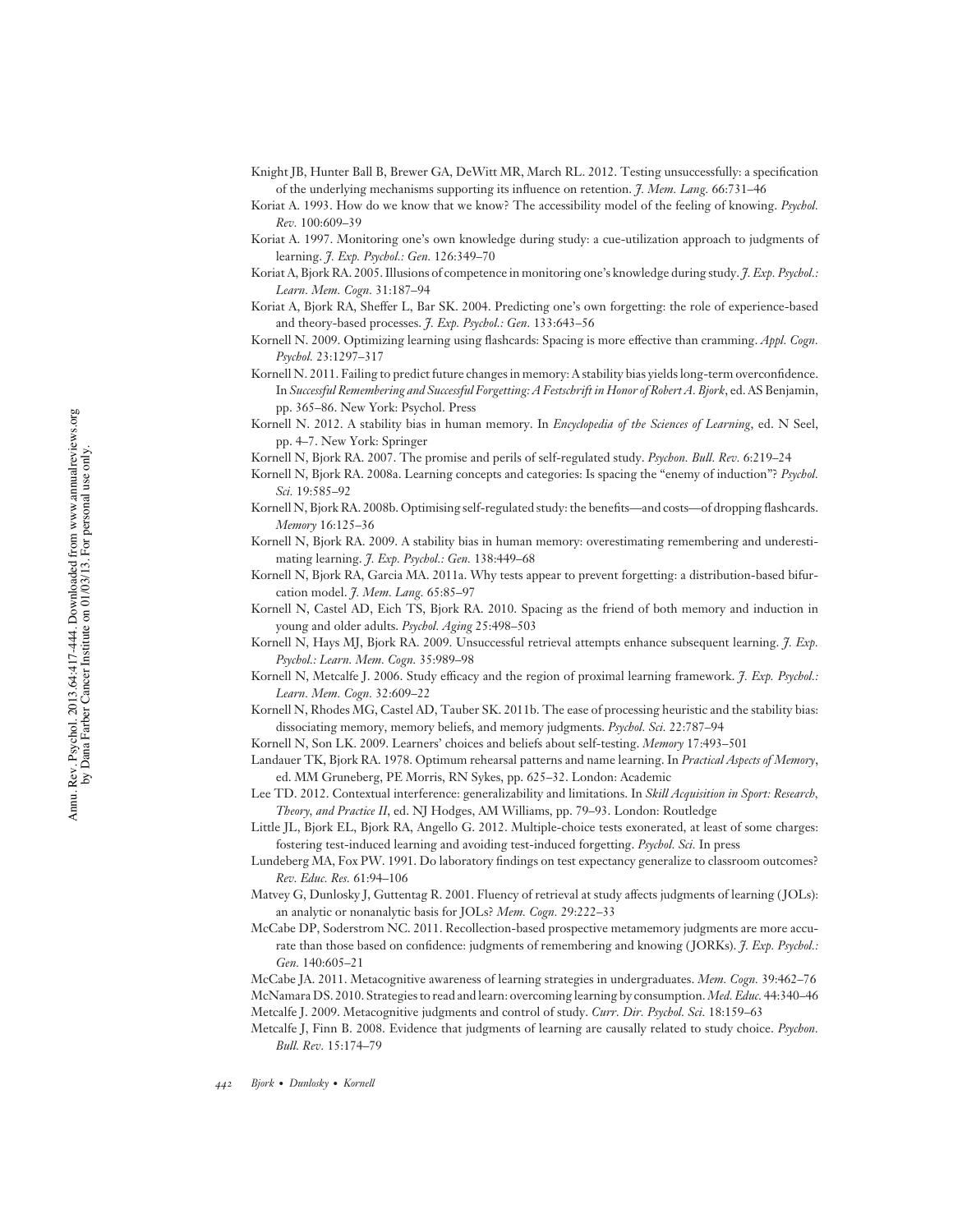goals improves academic performance. *J. Appl. Psychol.* 95:255–64 Nelson TO, Dunlosky J. 1991. When people's judgments of learning (JOLs) are extremely accurate at predicting subsequent recall: the "delayed-JOL effect." *Psychol. Sci.* 2:267–70 Nelson TO, Narens L. 1990. Metamemory: a theoretical framework and new findings. In *The Psychology of Learning and Motivation*, vol. 26, ed. GH Bower, pp. 125–73. New York: Academic Oppenheimer DM. 2008. The secret life of fluency. *Trends Cogn. Sci.* 12:237–41 Pashler H, McDaniel M, Rohrer D, Bjork RA. 2009. Learning styles: concepts and evidence. *Psychol. Sci. Public Interest* 3:105–19 Pintrich PR, Smith DAF, Garcia T, McKeachie WJ. 1993. Reliability and predictive validity of the motivated strategies for learning questionnaire (MSLQ). *Educ. Psychol. Meas.* 53:801–3 Pyc MA, Dunlosky J. 2010. Toward an understanding of students' allocation of study time: Why do they decide to mass or space their practice? *Mem. Cogn.* 38:431–40

52:463–77

Pyc MA, Rawson KA. 2009. Testing the retrieval effort hypothesis: Does greater difficulty correctly recalling information lead to higher levels of memory? *J. Mem. Lang.* 60:437–47

Metcalfe J, Finn B. 2011. People's hypercorrection of high-confidence errors: Did they know it all along?

Metcalfe J, Kornell N. 2005. A region of proximal learning model of study time allocation. *J. Mem. Lang.*

Miele DB, Finn B, Molden DC. 2011. Does easily learned mean easily remembered? It depends on your beliefs

Morisano D, Hirsh JB, Peterson JB, Pihl RO, Shore BM. 2010. Setting, elaborating, and reflecting on personal

*J. Exp. Psychol.: Learn. Mem. Cogn.* 37:437–48

about intelligence. *Psychol. Sci.* 22:320–24

- Pyc MA, Rawson KA. 2010. Why testing improves memory: mediator effectiveness hypothesis. *Science* 330:335
- Pyc MA, Rawson KA. 2012.Why is test–restudy practice beneficial for memory? An evaluation of the mediator shift hypothesis. *J. Exp. Psychol.: Learn. Mem. Cogn.* 38:737–46
- Rawson KA, Dunlosky J. 2011. Optimizing schedules of retrieval practice for durable and efficient learning: How much is enough? *J. Exp. Psychol.: Gen.* 140:283–302
- Rawson KA, Dunlosky J, McDonald SL. 2002. Influences of metamemory on performance predictions for text. *Q. J. Exp. Psychol.* 55A:505–24
- Rawson KA, Kintsch W. 2005. Rereading effects depend on time of test. *J. Educ. Psychol.* 97:70–80
- Reder LM. 1987. Strategy selection in question answering. *Cogn. Psychol.* 19:90–138
- Reder LM. 1996. Different research programs on metacognition: Are the boundaries imaginary? *Learn. Individ. Differ.* 8:383–90
- Rhodes MG, Castel AD. 2008. Memory predictions are influenced by perceptual information: evidence for metacognitive illusions. *J. Exp. Psychol.: Gen.* 137:615–25
- Rhodes MG, Castel AD. 2009. Metacognitive illusions for auditory information: effects on monitoring and control. *Psychon. Bull. Rev.* 16:550–54
- Rhodes MG, Tauber SK. 2011. The influence of delaying judgments of learning on metacognitive accuracy: a meta-analytic review. *Psychol. Bull.* 137:131–48
- Richland LE, Kornell N, Kao LS. 2009. The pretesting effect: Do unsuccessful retrieval attempts enhance learning? *J. Exp. Psychol: Appl.* 15:243–57
- Roediger HL, Butler AC. 2011. The critical role of retrieval practice in long-term retention. *Trends Cogn. Sci.* 15:20–27
- Roediger HL, Karpicke JD. 2006. The power of testing memory: basic research and implications for educational practice. *Perspect. Psychol. Sci.* 1:181–210
- Rohrer D, Taylor K. 2006. The effects of overlearning and distributed practice on the retention of mathematics knowledge. *Appl. Cogn. Psychol.* 20:1209–24
- Rohrer D, Taylor K. 2007. The shuffling of mathematics problems improves learning. *Instr. Sci.* 35:481–98 Schacter DL, Gilbert DT, Wegner DM. 2011. *Psychology*. New York: Worth. 2nd ed.
- Schwartz BL, Benjamin AS, Bjork RA. 1997. The inferential and experiential basis of metamemory. *Curr. Dir. Psychol. Sci.* 6:132–37
- Schwarz N. 2004. Metacognitive experiences in consumer judgment and decision making. *J. Consumer Psychol.* 14:332–48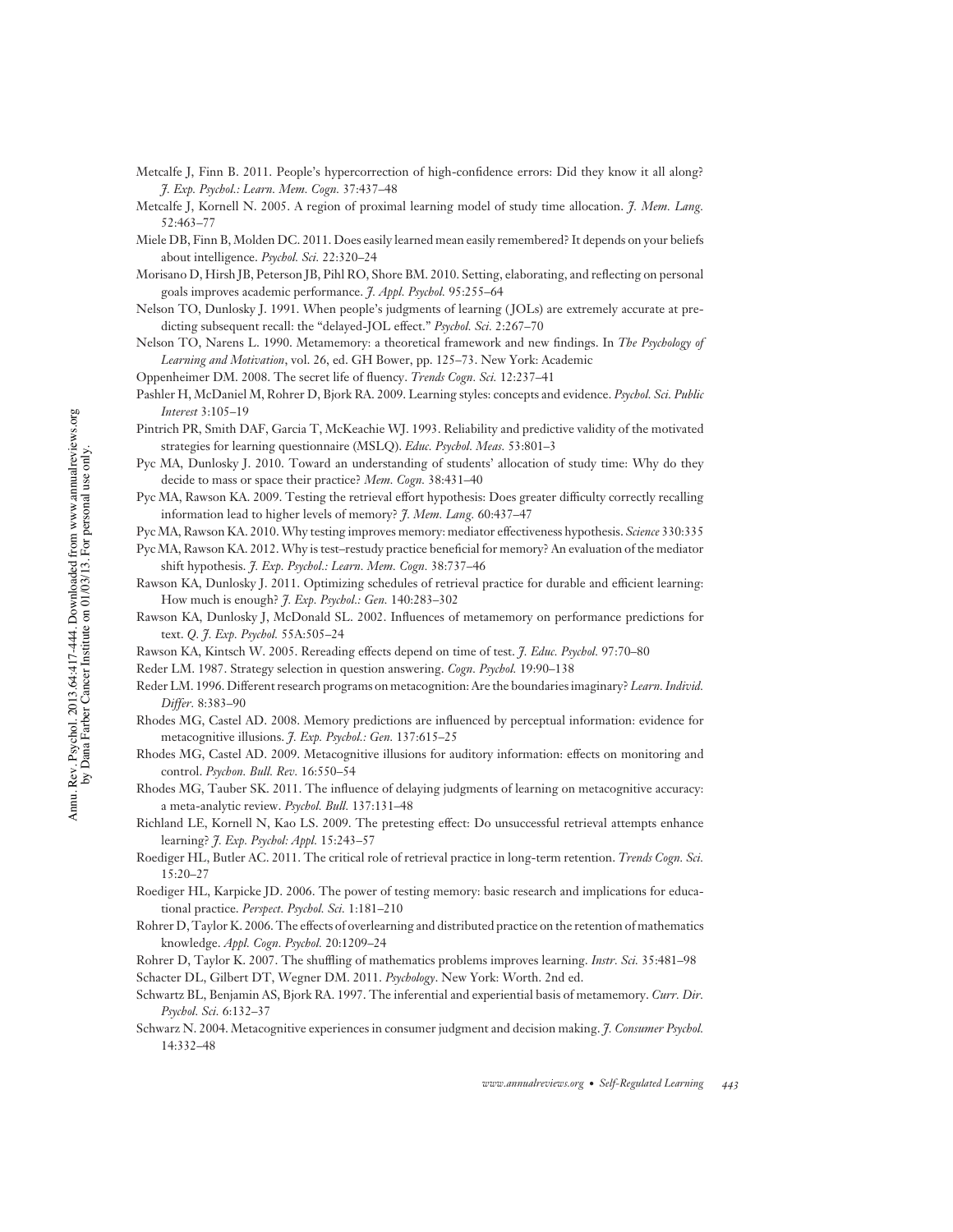- Serra MJ, Dunlosky J. 2005. Does retrieval fluency contribute to the underconfidence-with-practice effect? *J. Exp. Psychol.: Learn. Mem. Cogn.* 31:1258–66
- Shaw J. 1996. Increases in eyewitness confidence resulting from postevent questioning. *J. Exp. Psychol.: Appl.* 2:126–46

Simon DA, Bjork RA. 2001. Metacognition in motor learning. *J. Exp. Psychol.: Learn. Mem. Cogn.* 27:907–12

Smith SM, Glenberg AM, Bjork RA. 1978. Environmental context and human memory. *Mem. Cogn.* 6:342–53 Smith SM, Rothkopf EZ. 1984. Contextual enrichment and distribution of practice in the classroom. *Cogn.*

*Instr.* 1:341–58

- Son LK. 2004. Spacing one's study: evidence for a metacognitive control strategy. *J. Exp. Psychol.: Learn. Mem. Cogn.* 30:601–4
- Son LK. 2010. Metacognitive control and the spacing effect. *J. Exp. Psychol.: Learn. Mem. Cogn.* 36:255–62
- Son LK, Kornell N. 2008. Research on the allocation of study time: key studies from 1890 to the present (and beyond). In *A Handbook of Memory and Metamemory*, ed. J Dunlosky, RA Bjork, pp. 333–51. Hillsdale, NJ: Psychol. Press
- Son LK, Kornell N. 2009. Simultaneous decisions at study: time allocation, ordering, and spacing. *Metacogn. Learn.* 4:237–48
- Son LK, Metcalfe J. 2000. Metacognitive and control strategies in study-time allocation. *J. Exp. Psychol.: Learn. Mem. Cogn.* 26:204–21
- Spellman BA, Bjork RA. 1992. When predictions create reality: Judgments of learning may alter what they are intended to assess. *Psychol. Sci.* 3:315–16
- Taraban R, Maki WS, Rynearson K. 1999. Measuring study time distributions: implications for designing computer-based courses. *Behav. Res. Methods Instrum. Comput.* 31:263–69
- Tauber SK, Dunlosky J, Rawson KA, Wahlheim CN, Jacoby LJ. 2012. Self-regulated learning of a natural category: Do people interleave or block exemplars during study? In press
- Taylor K, Rohrer D. 2010. The effects of interleaved practice. *Appl. Cogn. Psychol.* 24:837–48
- Thiede KW. 1999. The importance of accurate monitoring and effective self-regulation during multitrial learning. *Psychon. Bull. Rev.* 6:662–67
- Thiede KW, Dunlosky J. 1999. Toward a general model of self-regulated study: an analysis of selection of items for study and self-paced study time. *J. Exp. Psychol.: Learn. Mem. Cogn.* 25:1024–37
- Thiede KW, Griffin TD, Wiley J, Redford JS. 2009. Metacognitive monitoring during and after reading. In *Handbook of Metacognition in Education*, ed. DJ Hacker, J Dunlosky, AC Graesser, pp. 85–106. New York: Taylor & Francis
- Toppino TC, Cohen MS. 2010. Metacognitive control and spaced practice: clarifying what people do and why. *J. Exp. Psychol.: Learn. Mem. Cogn.* 36:1480–91
- Toppino TC, Cohen MS, Davis M, Moors AC. 2009. Metacognitive control over distribution of practice: When is spacing preferred? *J. Exp. Psychol.: Learn. Mem. Cogn.* 35:1352–58
- Vaughn KE, Rawson KA. 2011. Diagnosing criterion-level effects on memory: What aspects of memory are enhanced by repeated retrieval? *Psychol. Sci.* 22:1127–31
- Vaughn KE, Rawson KA. 2012. When is guessing incorrectly better than studying for enhancing memory? *Psychon. Bull. Rev.* In press
- Wahlheim CN, Dunlosky J, Jacoby LL. 2011. Spacing enhances the learning of natural concepts: an investigation of mechanisms, metacognition, and aging. *Mem. Cogn.* 39:750–63
- Wahlheim CN, Finn B, Jacoby LL. 2012. Metacognitive judgments of repetition and variability effects in natural concept learning: evidence for variability neglect. *Mem. Cogn.* 40:703–16

Whitten WB, Bjork RA. 1977. Learning from tests: effects of spacing. *J. Verbal Learn. Verbal Behav.* 16:465–78

- Wissman KT, Rawson KA, Pyc MA. 2012. How and when do students use flashcards? *Memory.* 6:568–79
- Zaromb FM, Roediger H. 2010. The testing effect in free recall is associated with enhanced organizational processes. *Mem. Cogn.* 38:995–1008
- Zechmeister EB, Shaughnessy JJ. 1980. When you know that you know and when you think that you know but you don't. *Bull. Psychon. Soc.* 15:41–44
- Zulkiply N, McLean J, Burt JS, Bath D. 2012. Spacing and induction: application to exemplars presented as auditory and visual text. *Learn. Instr.* 22:215–21